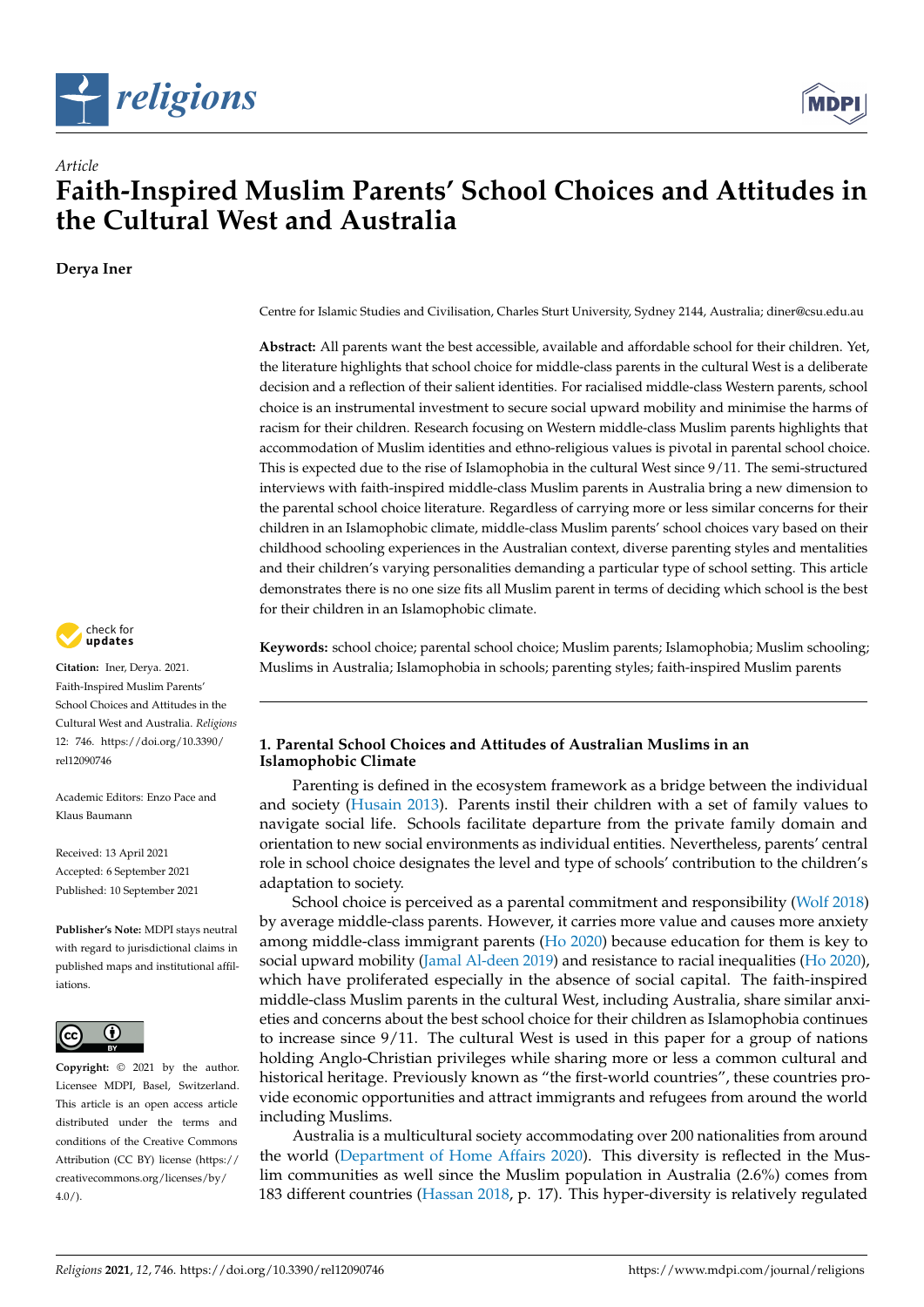with 37.2% being born and bred in Australia. As a young community, a larger proportion of Muslims in Australia are in full-time education (17% in contrast to 10% of Australians as a whole) [\(Hassan](#page-21-4) [2018,](#page-21-4) p. 34).

Regardless of Australia's multicultural discourse in the post-White Australia policy (1949–1973) and relatively higher social cohesion scores, Muslims have remained the most stigmatised community in Australia for decades [\(Markus](#page-21-5) [2018\)](#page-21-5). Racism has been directed at Arab and Muslim Australians since the 1991 Gulf War and the 'War on Terror' era of 9/11. Such sentiments are localised further with the in-house racist conflicts such as the Cronulla riots in 2005 [\(Poynting and Noble](#page-22-1) [2004;](#page-22-1) [Collins](#page-21-6) [2007\)](#page-21-6). In the last decade, religious intolerance to Muslims has increased from 21% to 25% (11% to 14% negative) in contrast to negative opinion towards Christians and Buddhists (ranging between 4% and 6%) [\(Markus](#page-21-5) [2018,](#page-21-5) p. 62). The fearsome Muslim image after 9/11 has been reinforced by media [\(OnePath](#page-22-2) [Network](#page-22-2) [2018\)](#page-22-2) and politicians [\(Akbarzadeh](#page-20-0) [2016;](#page-20-0) [Cheng](#page-21-7) [2017\)](#page-21-7). This hostile discourse has sharpened further with the far-right political parties and their increasing popularity on social media [\(Miller](#page-21-8) [2017;](#page-21-8) [Hutchinson](#page-21-9) [2019;](#page-21-9) [Poynting and Briskman](#page-22-3) [2018;](#page-22-3) [Peucker](#page-22-4) [and Smith](#page-22-4) [2019\)](#page-22-4). The media and political rhetoric have granted the public "permission to hate" [\(Poynting and Perry](#page-22-5) [2007\)](#page-22-5) and led to an increase in everyday Islamophobia. This problematises Muslim identity by conflating ordinary Muslims with terrorists and associating them with so-called Orientalist inferiorities [\(Skenderovic and Späti](#page-21-10) [2019\)](#page-21-10).

Everyday Islamophobia especially targets Muslim women and their children. According to the *Islamophobia in Australia report-II*, 72% of victims were women while 71% of perpetrators were men, 96% of the victim women were wearing a hijab (headscarf) and 11% of the victim women were with their mostly pre-school children at the time of the incident [\(Iner et al.](#page-21-11) [2019\)](#page-21-11).

As visible markers of Islam with their hijab, Muslim mothers draw hate to their children [\(Iner et al.](#page-21-11) [2019\)](#page-21-11) and expressed their worry for that in the interviews conducted for this study. If not directly, Muslim children are exposed to Islamophobia indirectly through the incidents faced by their hijabi mothers, sisters, female family members or family friends.

Harassment of Muslims continues online as well. Close to 2500 Australian children aged 12–15 admit the most common hate type they are exposed in the cyber world is anti-Muslim hate (53%) [\(eSafety Commissioner](#page-21-12) [2017\)](#page-21-12). Muslim children, as part of the cyber community and members of the Muslim community in Australia, repeatedly face Islamophobia as part of their everyday routine. In addition to witnessing cyber anti-Muslim hate, hijabi girls continue their struggle with Islamophobia at Australian schools [\(Keddie et al.](#page-21-13) [2019\)](#page-21-13).

Consequently, Muslim parents display significant concerns in choosing the right school for their children. For all Muslim parents, the right school is meant to be a setting ensuring the safety, comfort and confidence of their children [\(Jamal Al-deen](#page-21-2) [2019,](#page-21-2) p. 180). Yet Muslim parents' views on which school is right for their children varies.

## **2. Schools and Parents Literature**

All parents have more or less similar expectations from schools, such as academic success, discipline and adherence to globally accepted moral values and social norms. In addition, parents expect to choose the best accessible, available and affordable school to make their daily life manageable [\(Cucchiara and Horvat](#page-21-14) [2014,](#page-21-14) p. 432). Eventually, school choice is a more sophisticated parental behaviour. According to [Cucchiara and Horvat](#page-21-14) [\(2014,](#page-21-14) p. 490), school choice is like shopping, and it operates with the rules of a marketing industry. Accordingly, school shopping is a personal choice and includes inherently social and cultural processes, thereby affiliating or differentiating oneself from the other school choosers [\(Cucchiara and Horvat](#page-21-14) [2014,](#page-21-14) p. 275). As emotional and social beings, parents shape a "brand community" by school choice [\(Cucchiara and Horvat](#page-21-14) [2014,](#page-21-14) p. 491).

Moreover, the emerging research highlights that parental school choice, especially among the educated middle-class parents with fewer children, is more than a matter of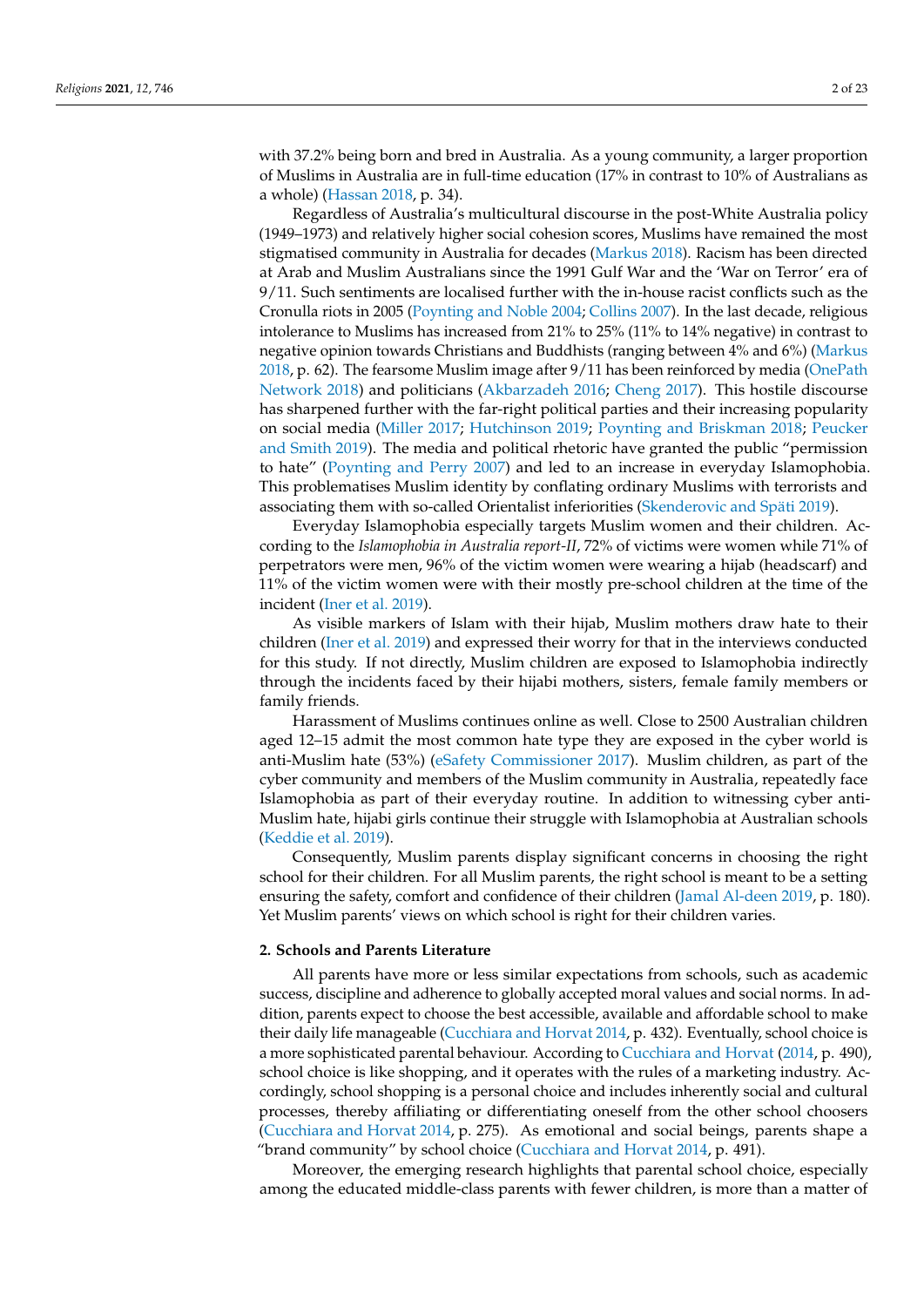manageability [\(Cucchiara and Horvat](#page-21-14) [2014,](#page-21-14) p. 489). Parents seek compatible parental and school mindsets [\(Jamal Al-deen](#page-21-2) [2019,](#page-21-2) p. 163), and further, some parents consider school choice a highly political and symbolic act [\(Reay et al.](#page-22-6) [2011\)](#page-22-6). [Cucchiara and Horvat](#page-21-14) [\(2014\)](#page-21-14) research on white middle-class American families discloses that parental school choice is "a means of expressing and enacting a particular identity" about who they are and how they want their children to be (p. 487). By school choice, parents show their stance about broader issues such as race and class segregation, political engagement and urbanism [\(Cucchiara](#page-21-14) [and Horvat](#page-21-14) [2014,](#page-21-14) p. 488). Such political discussions have more weight for middle-class educated families, who are on the other side of the fence as immigrants and members of racially and religiously targeted minorities in the cultural West.

The literature did not raise any connection between Muslim parents' school choice and parenting style. In fact, parenting style is closely associated with parental attitudes towards schooling. Parents' socio-economic class is found to be a key factor in shaping the 'cultural logics of childrearing' [\(Lareau](#page-21-15) [2002,](#page-21-15) p. 772), and no sheer difference is between the Black and White middle-class parents in making a deliberate school choice and involving their children with extracurricular activities since both groups could afford discretionary spending on their children's social enrichment [\(Lareau](#page-21-15) [2002\)](#page-21-15). Although race seems to be a minor dimension in parental attitude, [Vincent et al.](#page-22-7) [\(2013\)](#page-22-7) study on middle-class Black parents disclose that experiences of racism bring an additional motivation to Black parents' childbearing experiences. They strive against the effects of racial inequality in both the education system and the labour market by instilling their children with good quality education, valuable life skills and cultural resources [\(Vincent et al.](#page-22-7) [2013\)](#page-22-7). Concerted cultivation is also seen as a "potential defence" [\(Vincent et al.](#page-22-7) [2013,](#page-22-7) p. 435) against being marginalised and stereotyped as less capable or deserving than their White peers. While arming their children against racism, Black parents also introduce their children to incommunity activities and environments to strengthen their children's sense of self-esteem and pride [\(Vincent et al.](#page-22-7) [2013\)](#page-22-7).

Concerted cultivation, which is not only a classed but also a racialised parenting strategy according to [Vincent et al.](#page-22-7) [\(2013\)](#page-22-7), is similarly observed among the middle-class parents in the cultural West. They are similarly motivated to curb the impact of discrimination, foster Muslim identity and provide good quality academic education for their children to involve them in the middle class. Like in the case of middle-class Black parents [\(Vincent et al.](#page-22-7) [2013\)](#page-22-7), middle-class Muslim parents in the cultural West were not usually born into the middle class but strived for a considerable social mobility while facing racism and discrimination.

Educated middle-class Muslim parents in the cultural West go through similar processes in school choice. Both quantitative and qualitative studies in the literature disclose more or less similar parental reasons for choosing public or Islamic schools. While most Muslim parents prioritise religious and cultural values in their decision making, they also recognise the racist and secular challenges infused in the education system and school environment [\(Jamal Al-deen](#page-21-2) [2019,](#page-21-2) p. 164). [Soliman](#page-22-8) [\(2016\)](#page-22-8) explanation of five major themes in parental school choice include Muslim identity, social environment, school climate, academic education and other factors. Parental concerns about schools included the risk of diminishing self-esteem due to Islamophobia and discrimination [\(Sirin and Fine](#page-22-9) [2007\)](#page-22-9) and violent extremism and social cohesion programs implying that Islam/Muslims are a source of conflict [\(Keddie et al.](#page-21-13) [2019\)](#page-21-13), a highly secular environment pushing religion to a private sphere [\(Keddie et al.](#page-21-13) [2019\)](#page-21-13), cultural and religious illiteracy about Islam, lack of dress codes and modesty [\(Ahmad and Szpara](#page-20-1) [2003\)](#page-20-1), missing moral discipline [\(Merry](#page-21-16) [2005\)](#page-21-16), Euro-centric curriculum [\(Khalifa and Gooden](#page-21-17) [2010\)](#page-21-17) and the low quality in education [\(Merry](#page-21-16) [2005\)](#page-21-16). Some Muslim students in public schools expressed lack of any high expectation from Muslim students which resulted in receiving inadequate support and motivation by teachers and counsellors [\(Ghazala](#page-21-18) [2013;](#page-21-18) [Zine](#page-22-10) [2001\)](#page-22-10). Not only children but also parents disclosed poor relationships with public schools [\(Clyne](#page-21-19) [2001\)](#page-21-19) since the school admins seem to be "ill-prepared to meet the needs of Muslim students" [\(McAndrew](#page-21-20) [2010\)](#page-21-20).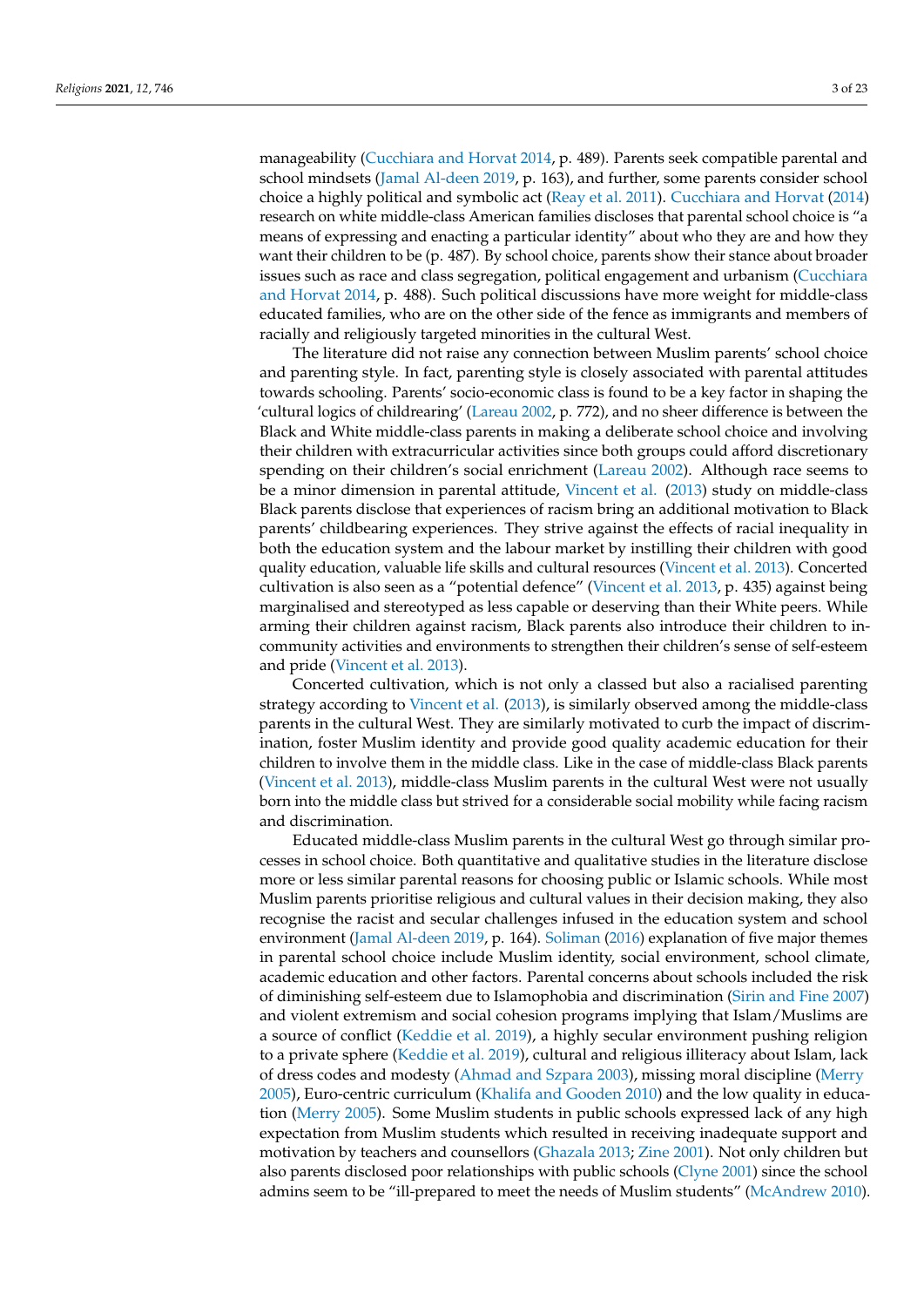Parents seeking cultural and religious conformity and consistency along with the home values, practice and pedagogy preferred Islamic schools [\(Ghazala](#page-21-18) [2013\)](#page-21-18).

[Ghazala](#page-21-18) [\(2013\)](#page-21-18) grouping of Canadian Muslim parents in three groups according to their school choice and the reasoning resonates with the common parental tendencies disclosed in the literature. Those parents sending their children to Islamic schools instead of public schools expressed three main reasons: (a) school environment, (b) school language and (c) subject content and its pedagogy. Those preferring public schools made the decision (a) based on their own public-school experiences as children and (b) their religious and cultural beliefs. Those switching from public to Islamic schools did so due to (a) the lack of religious support and recognition and (b) unapproved social conduct, communication barriers, and curriculum in public schools.

Nevertheless, this article argues that the school choice formula for middle-class Muslim parents is not that simple. Despite experiencing similar challenges, the interviews with Muslim parents disclose parenting style as a pattern and strong stimulator in school choice.

There are four main types of parenting models: authoritative, authoritarian, permissive and rejecting. Authoritarian parents demand obedience and prefer their interests and expectations over the children's. In contrast, permissive parents show lenience in disciplining children, set no age-appropriate expectations and centralise children's interests. Rejecting parents (aka neglectful) are neither demanding nor responsive; they avoid parental responsibility by foregoing any structure. Authoritative parents provide emotional support, set high standards and grant children autonomy through clear and bidirectional communication [\(Darling and Steinberg](#page-21-21) [1993,](#page-21-21) p. 487). They equip children with "instrumental competence" to mediate individual and social needs and responsibilities [\(Husain](#page-21-0) [2013,](#page-21-0) p. 165). This type of parenting is common among faith-inspired parents. Such parents protect their children from risk behaviours [\(Husain](#page-21-0) [2013,](#page-21-0) p. 165), prefer love-orientation discipline and train their children to be empathetic to others [\(Husain](#page-21-0) [2013,](#page-21-0) pp. 166–7; [Baumrind](#page-20-2) [1991\)](#page-20-2). [Husain](#page-21-0) [\(2013\)](#page-21-0) recognises these parenting traits are derived from Christian and Jewish faith communities living in individualistic Western societies and may not reflect the parenting practices of ethnically and religiously different faith-inspired parents and their community-oriented practices in the cultural West. While revealing some associations between school choices and parenting style, this study explores nuanced approaches to parenting styles among the faith-inspired Muslim community in Australia.

#### **3. Methodology**

Focus group discussions and semi-structured interviews were conducted with Australian Muslim parents with the consent to use de-identified data for analysis and publication purposes, which was obtained in accordance with Charles Sturt University ethics protocols (Protocol: H19197) and the University of Western Australia ethics protocols (Protocol: RA/4/1/1651). The participants were predominantly mothers to explore children's experiences of Islamophobia and parental reflections. Although school choice was not a central theme in the interviews, the frequent reference to parents' reasoning for their school choice and reflections on their children's current schools shaped the basis of this article. Because the pilot study was aiming to explore Muslim mothers' and children's experiences with Islamophobia, nonprobability sampling (including convenience, snowball and purposive sampling) was used to recruit participants. Muslim mothers who experienced an Islamophobia incident and reported to the Islamophobia Register Australia and Muslim women from mosque communities and Islamic organisations in Muslim-populated suburbs in Sydney were invited to the study. Facebook and email campaigns also helped reach the broader Muslim community in Australia. For this paper's scope, only those participants addressing parental school choices in their interviews were included in this article.

#### *Participant Demographics*

Twenty-nine interviews and three focus group discussions (FGD) (*N* = 23) were conducted by the author in Sydney as part of a large interstate study in New South Wales,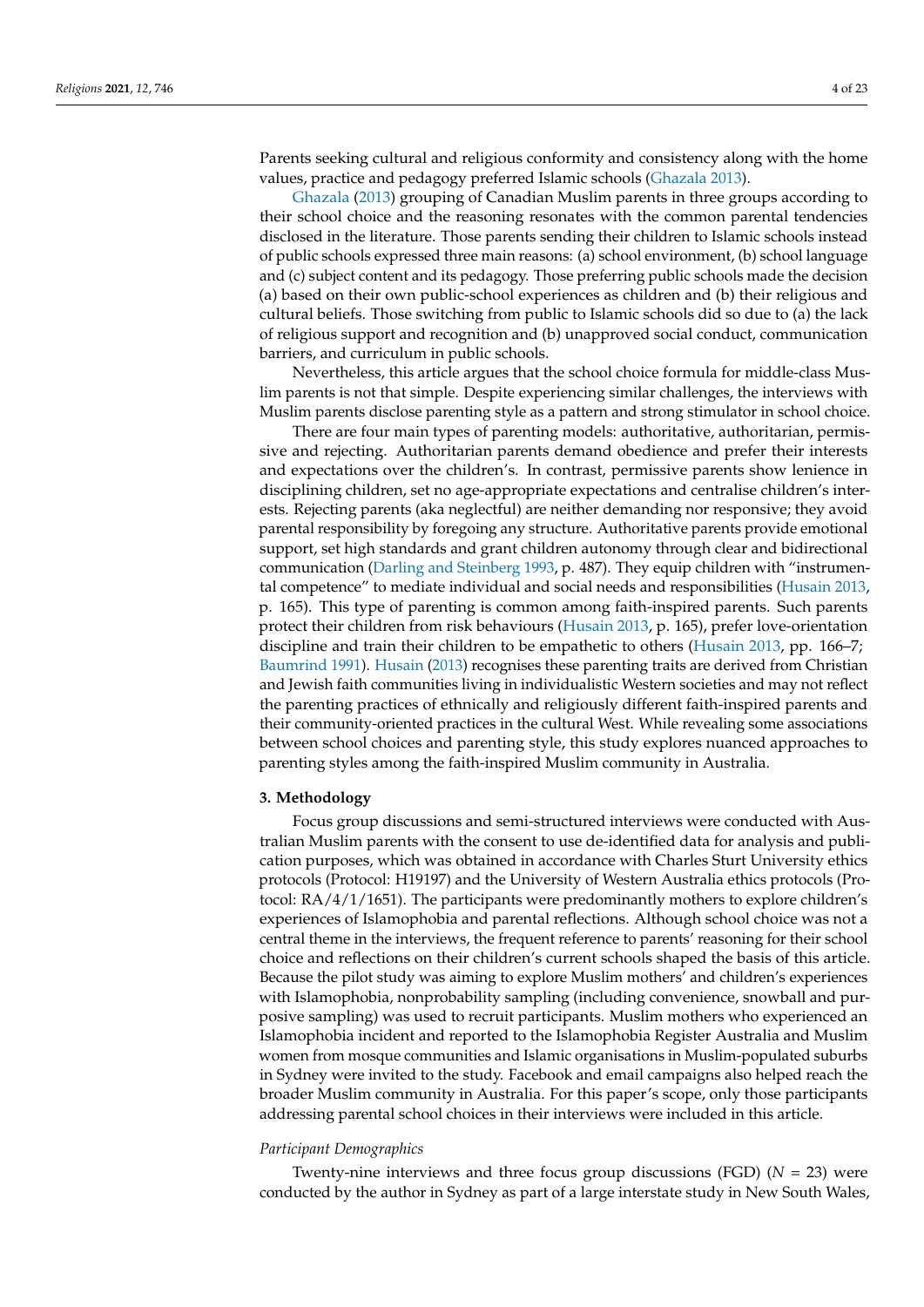<span id="page-4-1"></span>Western Australia and Victoria.<sup>[1](#page-20-3)</sup> Sixteen interview participants (out of 29) and eight FGD participants (out of 23) were included in this article because they reflected on parental school choice, their children's as well as their own schooling experiences in Australia.

Among the selected participants for this article, only two were men. Mothers' involvement in the interviews and FGD was prioritised in the recruitment since mothers spend more time with their children and are perceived as the main caregivers both culturally and religiously. All of them, except one, were parents. Despite having no children, her input on her own childhood and school experiences was found relevant to include in this article. All the participants except two were from Sydney. Those participants from Adelaide (South Australia) and Dubbo (New South Wales) were interviewed remotely via Zoom. The demographics of interview and FGD participants are detailed in Tables [1–](#page-4-0)[3.](#page-5-0)

<span id="page-4-0"></span>

| N <sub>0</sub> | Name          | <b>Interview Date</b> | <b>Age Range</b> | Education/Occupation Ethnic Background |                                    | Schooling in AU |
|----------------|---------------|-----------------------|------------------|----------------------------------------|------------------------------------|-----------------|
| 1              | <b>Bushra</b> | 24/05/2018            | $30 - 39$        | Tertiary edu/case<br>manager           | Syrian-Bosnian                     | Yes             |
| 2              | Mustafa       | 05/12/2017            | $40 - 49$        | Primary school<br>teacher              | Lebanese                           | Yes             |
| 3              | Alia          | 07/12/2017            | $30 - 39$        | Tertiary<br>edu/community<br>volunteer | Egyptian/Australia                 | Yes             |
| 4              | Farida        | 08/12/2017            | $30 - 39$        | Homemaker                              | Somalian but born in<br><b>UAE</b> | Yes             |
| 5              | Firdaus       | 10/12/2017            | $30 - 39$        | Tertiary<br>edu/scripture<br>teacher   | Lebanese                           | Yes             |
| 6              | Asma          | 10/12/2017            | $40 - 49$        | Homemaker                              | Australian                         | Yes             |
| 7              | Razia         | 10/12/2017            | $40 - 49$        | Tertiary edu                           | Bangladeshi                        | No              |
| 8              | Noura         | 12/12/2017            | $40 - 49$        | Childcare own home                     | Bangladeshi                        | No/TAFE in AU   |
| 9              | Farkhunda     | 18/12/2017            | $50 - 59$        | Community<br>volunteer                 | Lebanese                           | Yes             |
| 10             | Helena        | 20/12/2017            | $30 - 39$        | Teacher aide/BA<br>student             | Taiwanese                          | Yes             |
| 11             | Jinan         | 06/04/2018            | $30 - 39$        | Teacher and higher<br>degree student   | Lebanese                           | Yes             |
| 12             | Sally         | 30/05/2018            | $40 - 49$        | Global lens company<br>manager         | Australian                         | Yes             |
| 13             | Jana          | 13/07/2018            | $20 - 29$        | Paralegal                              | Lebanese                           | Yes             |
| 14             | Farah         | 01/08/2018            | $40 - 49$        | <b>TAFE</b> teacher                    | Afghani                            | PhD in AU       |
| 15             | Olivia        | 08/08/2018            | $20 - 29$        | Medical researcher                     | Australian                         | Yes             |
| 16             | Zareer        | 10/08/2018            | $30 - 39$        | Software engineer                      | Indian                             | No              |

#### **Table 1.** Demographics of Interview Participants.

**Table 2.** Focus Group Discussions.

| <b>Focus Group</b> | Location                   | No. Participants | <b>Included Participants</b> |
|--------------------|----------------------------|------------------|------------------------------|
| $FG-S-1$           | An Islamic<br>organisation |                  |                              |
| $FG-S-2$           | A school's campus          | 13               |                              |
| $FG-S-3$           | An Islamic<br>organisation |                  |                              |
| Total              |                            | 23               | 8                            |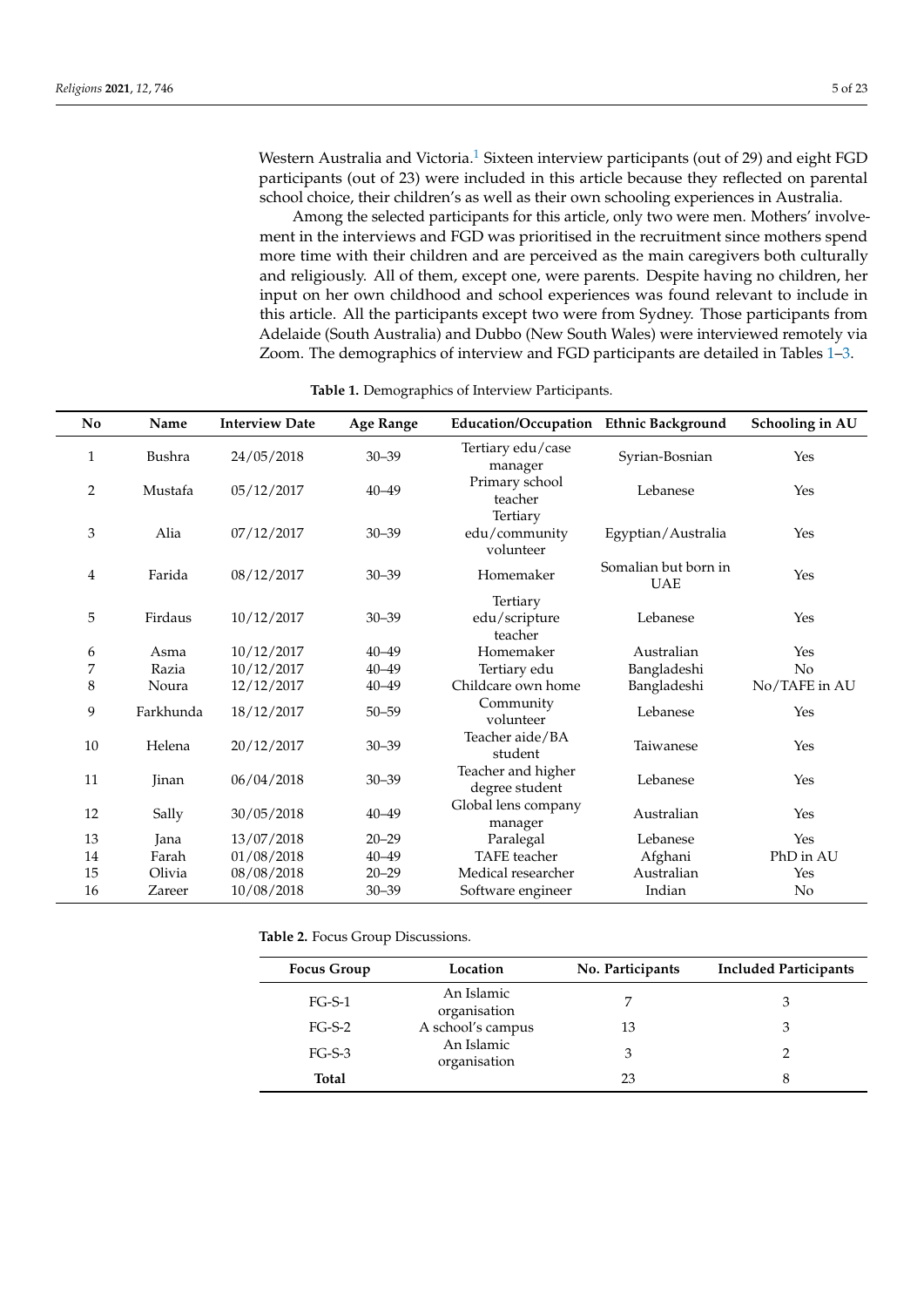<span id="page-5-0"></span>

| No.            | Name    | <b>FGD</b> Date        | Age       | <b>Education/Occupation</b> | <b>Ethnic Background</b> | Schooled in AU |
|----------------|---------|------------------------|-----------|-----------------------------|--------------------------|----------------|
| $\mathbf{1}$   | Farhana | $FGD-I$<br>12/11/2017  | $30 - 39$ | English Teacher             | South African            | Yes            |
| 2              | Sawsan  | $FGD-I$<br>12/11/2017  | $40 - 49$ | Homemaker and BA student    | Kurdish                  | Yes            |
| 3              | Jenny   | FGD-I<br>12/11/2017    | $30 - 39$ | Homemaker                   | Australian               | Yes            |
| $\overline{4}$ | Meliha  | FGD-II<br>15/11/2017   | $50 - 59$ | High school Coordinator     | Turkish                  | Yes            |
| 5              | Hayley  | $FGD-II$<br>15/11/2017 | $50 - 59$ | Homemaker                   | Lebanese                 | Yes            |
| 6              | Rubiyah | $FGD-II$<br>15/11/2017 | $40 - 49$ | Homemaker                   | Lebanese                 | No.            |
| 7              | Akila   | FGD-III<br>18/11/2017  | $50 - 59$ | Childcare Aide              | Egyptian                 | No/TAFE in AU  |
| $\,8\,$        | Sibel   | FGD-III<br>18/11/2017  | $30 - 39$ | Pharmacology                | Turkish                  | Yes            |

**Table 3.** Demographics of Focus Group Discussion Participants.

All participants were self-identified religious middle-class parents, the majority of the mothers wore hijab and most participants were educated (tertiary education) and were second-generation Muslims. If not born in Australia, the majority (except two) arrived in Australia in their childhood. A few of the participants were converts to Islam, coming from an Anglo-Celtic background.

## **4. Practical Convenience vs. Deliberate School Choice**

## *4.1. Schools in Australia*

There are 10,000 schools in Australia; 25% are non-governmental within which Catholic schools hold the largest portion. Schools belonging to the other ethnic and religious groups are growing the fastest in Australia [\(O'Donoghue](#page-22-11) [2000\)](#page-22-11). School politics in Australia is neo-liberal and accommodates multiple parental expectations by providing families with sufficient variety [\(Jamal Al-deen](#page-21-2) [2019,](#page-21-2) p. 169).

Islamic schools in the cultural West were established as a result of parental dissatisfaction with the secular and inherently Christian public-school systems. They are designed to culturally and religiously accommodate Muslim children and prevent them from feeling alien [\(Molook](#page-22-12) [1990\)](#page-22-12). Islamic schools propose to raise well-adjusted individuals by recognising their religious identity while fostering their religious values [\(Shakeel](#page-22-13) [2018,](#page-22-13) p. 393). Parents articulate similar reasons for choosing Islamic schooling, such as strengthening children's Muslim identity and belonging, preventing discrimination and school bullying and instilling children with Islamic knowledge and Islamic values education [\(McCreery et al.](#page-21-22) [2007\)](#page-21-22). Nevertheless, Islamic schools are criticised and scrutinised by some circles for not reinforcing diversity and leading diversion from the dominant culture [\(Wolf](#page-22-0) [2018;](#page-22-0) [Shakeel](#page-22-13) [2018,](#page-22-13) p. 393). Nevertheless, positive portrayal of Islamic schools appears to override such scepticism [\(Shakeel](#page-22-13) [2018,](#page-22-13) p. 393).

Apart from Islamic schools, there are nondenominational independent schools which have been founded and are administered by Muslims. These schools deliver education from kindergarten to Year 12 and operate in different states across Australia. Despite operating under different school names, all are connected to the Australian Universal Federation. These schools are mostly in Muslim-populated suburbs in Australia. Although they accept students from all religious backgrounds, these schools are chosen predominantly by Muslims. Non-conservative and non-religious Muslim parents prefer these schools over Islamic schools.

Home schooling is another avenue for parents who are dissatisfied with the available school variety and aim to reinforce home values along with the desired level of academic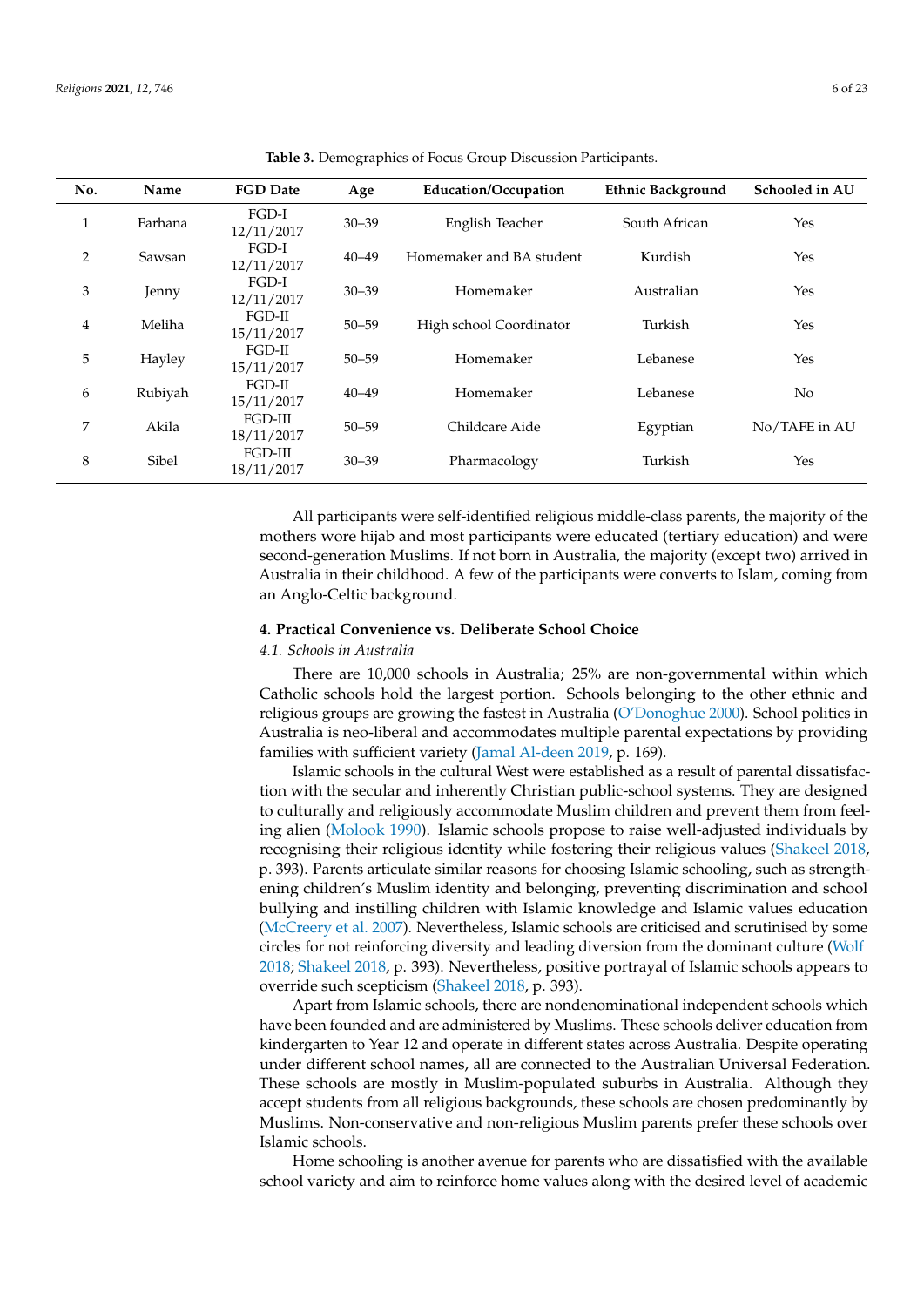excellence [\(Jones](#page-21-23) [2012\)](#page-21-23). This option is suitable for faith-inspired parents seeking to instil their children with the desired level of religious excellence.

Among all the available school options, public schools are the most common, efficient and affordable schooling type among middle- and lower-class Muslim families residing in Muslim-populated suburbs. The structural ruptures that lead minority communities to live in ghettos upsets the educational quality in public schools for Muslim-populated suburbs. The public schools in these disadvantaged suburbs are mostly populated by students with a language background other than English and are usually under-performing [\(Suliman and](#page-22-14) [McInerney](#page-22-14) [2006;](#page-22-14) [Ho](#page-21-24) [2019\)](#page-21-24). Furthermore, these schools in immigrant-populated suburbs minimise the chance of mingling with the White Australian population while exposing Muslim children to ethno-religiously diverse other minority communities.

Although the neo-liberal schooling system in Australia provides sufficient variety for parents, structural ruptures and seeking "people like us" in schooling by White Australian and minority parents deepen the structural discrimination further [\(Ho](#page-21-24) [2019\)](#page-21-24).

#### *4.2. Practical Convenience*

Although schooling choice reflects parents' salient identities [\(Cucchiara and Horvat](#page-21-14) [2014\)](#page-21-14), some practical factors such as location and financial affordability are in force in decision making. Interviewed parents were largely from Muslim-populated suburbs where public schools with significant Muslim student populations, Islamic schools and Muslim-initiated non-denominational schools are equally available. Families residing in non-Muslim-populated Anglo suburbs looked for ethnically mixed neighbourhood schools, where Muslim children would feel less aligned within an ethno-religious variety. Whether by choice or lack of choice, parental reflections on their children's schools disclosed parental attitudes towards certain types of schools.

Most of the participants were middle-class families and none raised school fees in relation to their school choice. Governmental support for school fees makes Islamic and non-denominational schools affordable for many parents in Australia. Nevertheless, school fees may be a deterrent for some parents due to simultaneously schooling multiple children. Likewise, some participants who were either homemakers or still in tertiary or higher education might have found Islamic or private schools unaffordable. Financial unaffordability remains an unarticulated factor in the interviews. Likewise, some parents did not openly confirm the practicality of home schooling while sending their children to Qur'an memorisation schools during weekdays. In addition to location, financial and practical convenience, some changes in life circumstances were influential in making practical manoeuvres in parental school choice. For instance, upon the increasing number of school age children in the family, Helena had to move her eldest daughter from an Islamic school to a nearby public school; upon divorcing from her husband, Farkhunda had to transfer her two sons from Islamic to a public school while keeping her daughter in the same Islamic school; and upon moving from a Muslim-scarce suburb to a Muslim-populated suburb, Farida faced more schooling options and chose a nearby non-denominational private school for her children.

## *4.3. Deliberate School Choice for Boys and Girls*

Some parents made informed decisions for the discipline, comfort and academic success of girls and boys. While choosing a high school in later years and especially for their daughters, who were either wearing or considering wearing a hijab as young women, parents intentionally sought single-sex schools. The same sensitivity was not expressed for the teenage boys in the same family. Noura and Jinan sent their sons to co-educational public schools while sending their daughters to girls' high schools. When Noura's husband considered sending her daughter to the same school with his son, Noura objected saying "I do not want her to go to where boys are. Also, my son does not want, I do not want her to go to that school. He [her son] understands mixing boys and girls is not good" (Noura,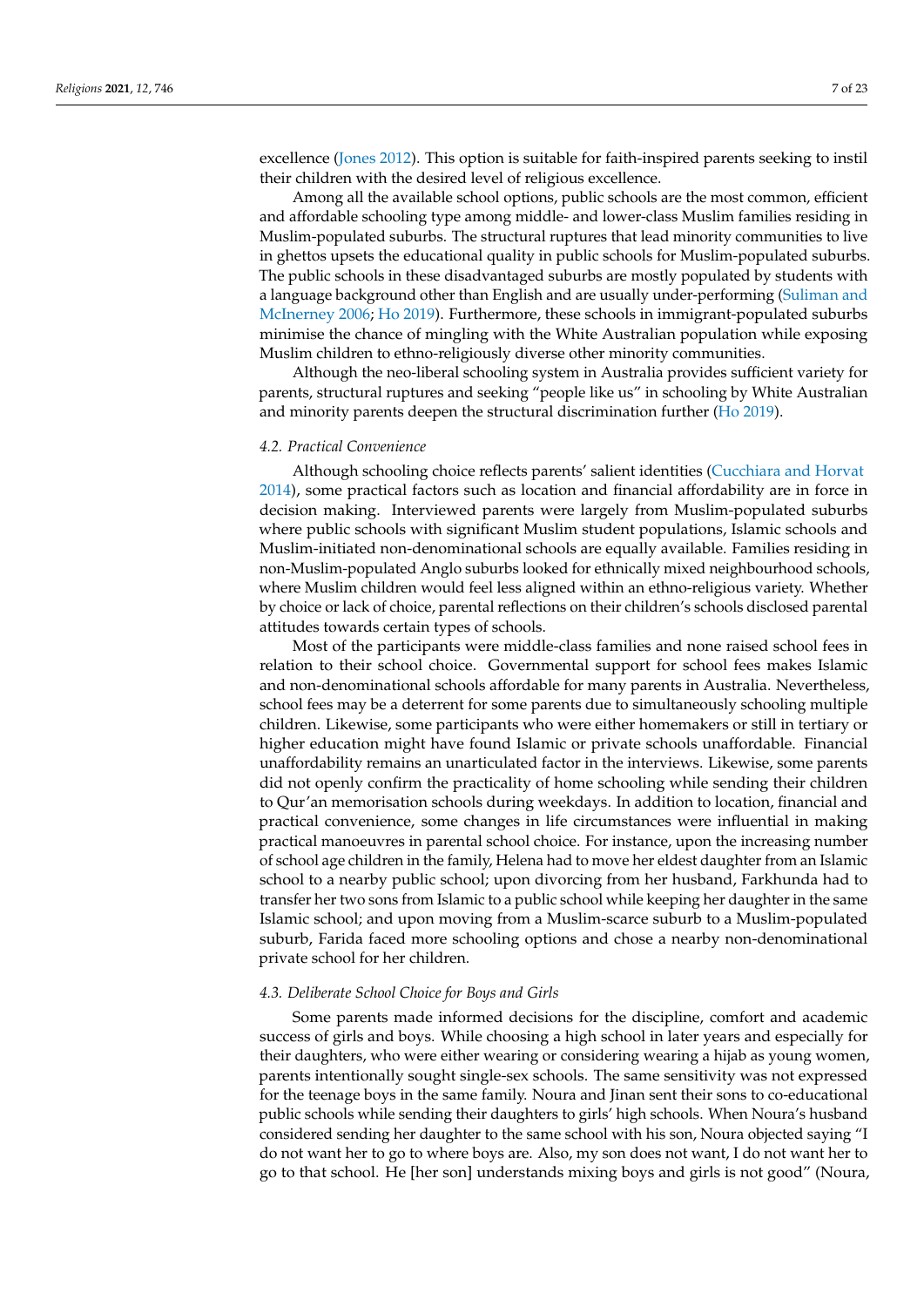interview, 12 December 2017). Providing Muslim (mostly hijabi) girls a comfortable high school environment was repeatedly mentioned by most of the parents.

Some parents prioritising discipline and academic success, especially in high school years, considered switching from public to private schools in later school years.

. . . [W]hen you go to a public school, you think yeah I'm going for the sake of going. Parents, some parents don't care . . . They're [children] going there [public school] for the sake of their friends, hanging out, when you're at a private school your parents are investing and you do see a difference in the child, you do see the child has more of an interest in learning and is more disciplined. (Firdaus, interview, 10 December 2017)

Within the available diverse schooling options, there is a broad spectrum of schooling experiences ranging from absolute isolation to assimilation. While isolation is a risk in highly homogenous schooling settings where children are not exposed to different cultures or religions, assimilation is similarly a risk in some school settings where Muslim presence is almost non-existent and Muslim children are uncomfortable in disclosing their Muslim identity. Within these two extremes, which were present only in a few cases, the majority of the school settings provide Muslim children with ethno-religiously familiar surroundings. All participants mentioned Islamophobia as an instrumental factor in their school choice. Yet, parental attitude in school choice was diverse and based on: (1) parents' own schooling experiences in childhood in the Australian schooling system; (2) participants' parenting styles, which shaped parental attitude in upbringing their children in the Australian context and influenced their school choice; and (3) custom-made parenting, which is shaped by some children's personalities demanding a particular school type.

#### **5. Parental Childhood Experiences**

The participants' median age was 30–40 years. Those parents schooled in Australia were the children of immigrant parents who were foreign to the Australian schooling system and mindset and unable to support their children's schooling. Although most parents coming from developing countries highly valued education, their unfamiliarity with the Australian schooling system made them helpless for their children's education. The participants who were schooled in Australia were in primary school in the 1990s, when the Gulf War was in force, Bosnia was at war with Serbia and the Clash of Civilisations theory by Samuel Huntington was widely accepted and circulated in academia and political circles. The events of 9/11 only heightened anti-Muslim sentiments. Shortly after 9/11, the Cronulla riots showcased the rising tension towards Muslims in Australia. The participant parents were in high school when this global and local antipathy against Muslims was in force. Although their primary school experiences were mostly about being vulnerable immigrant children in a foreign culture, their high school experiences during adolescent years were influenced by global and local animosity directed at Muslims.

Second-generation parents experienced different schooling experiences, such as assimilation (e.g., eating Devon (pork) at lunch time in the absence of parental guidance for halal options in Sibel's case), lack of a vision and role models for academic success as members of a disadvantaged minority at an Anglo-dominated school (as was the case of Jinan), being bullied by their Anglo peers as a brown, immigrant child with poor language skills and parental support in a homogenous primary school setting (as was the case of Mustafa), or being respected and valued as a member of the Australian multicultural society (as was the case of Bushra).

Such childhood experiences shaped parents' perception of school types and influenced their school choice for their children. For instance, Sibel, enjoying her childhood years in absolute ignorance of her Muslim identity, sent her kids to a non-Muslim-dominated public school close to her work, but unlike her parents, she taught her children what is halal and what is not. Yet, to fully immerse her little daughter in her surroundings, Sibel deliberately kept such information minimal. Accordingly, Sibel's daughter thinks every hijabi woman is Turkish because her hijabi grandmother is Turkish.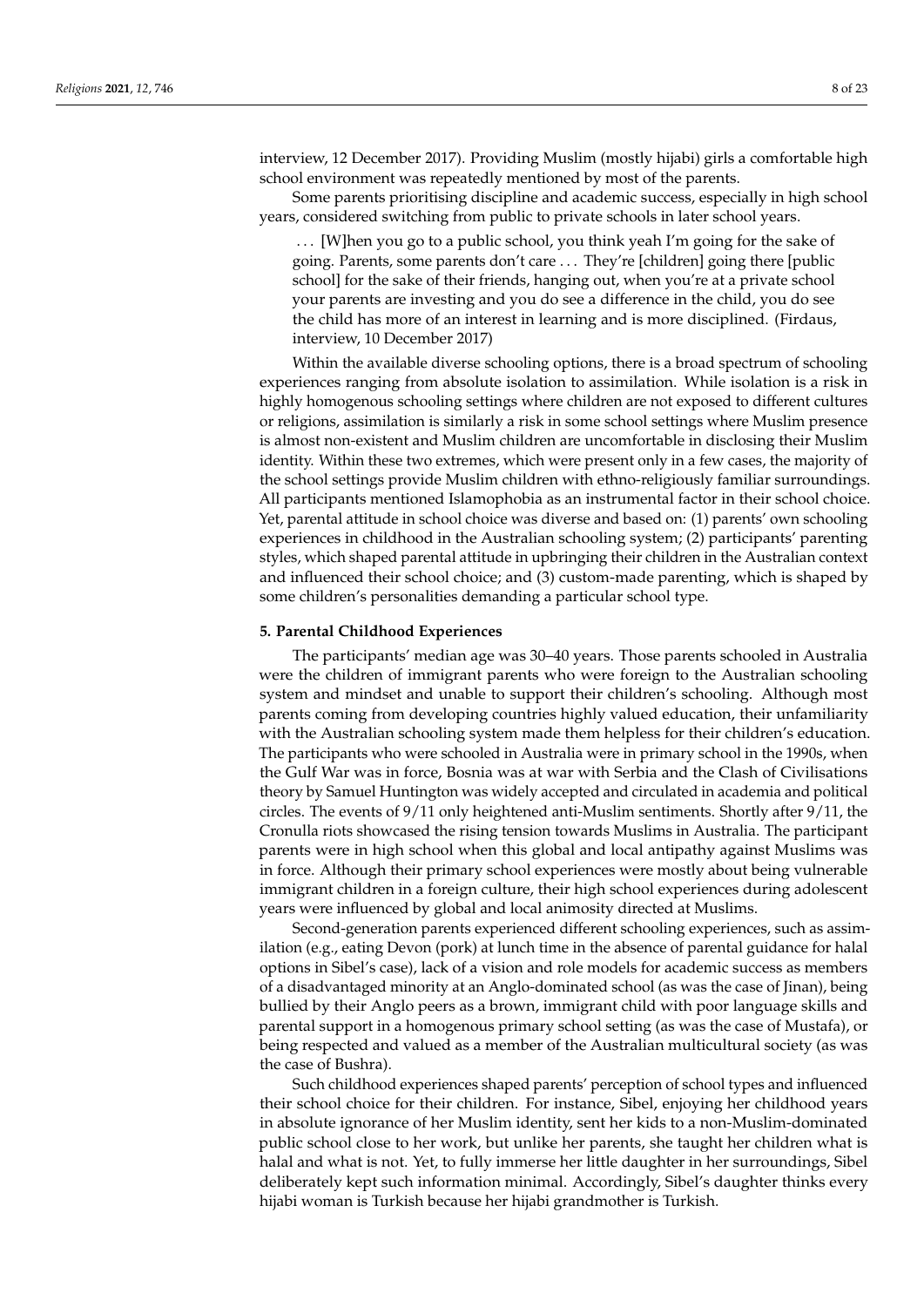Jinan sent her kids to nearby public schools, but as an educator, she was closely involved in her children's schooling journey. Going to an Anglo-dominated school and feeling the sense of difference, which she mediated by mingling with a handful of ethnically different girls like herself, Jinan realised the harm of homogeneity, whether it be Anglo or Muslim. Hence, Jinan deliberately chose to send her children to ethno-religiously mixed public schools rather than the Muslim-populated nearby public school.

The harm of one dominant race can lead to heavy racism when coupled with ignorance. That is what Mustafa experienced in his childhood:

We were actually exposed to a lot of racism. The school I went to was mostly Anglo-speaking school . . . and I think that set the foundation or set my attitude for the rest of my life in a way. Since being exposed to a lot of the racism, um, I've become more defensive, in a way more aggressive, um, I'm usually a very . . . how can I explain this. I'm not an aggressive person, but normally I'm very edgy and very alert . . . And because it was something I was exposed to as a young kid constantly, I'm always on alert. Even till now. Around certain groups . . . I can no longer go to a particular area and feel totally at ease. I'm always like, watchful, mindful. (Mustafa, interview, 5 December 2017)

Despite being a teacher in an ethno-religiously diverse public school, Mustafa could not get rid of this protectiveness, which influenced his parental mindset and school choice:

It made me extremely protective and it made me very conscious of my decisions. I consciously make sure that my kids are always around people who look like them, speak a similar language, or people who will make them feel comfortable, and part of the group. I don't wanna expose my kids to what I went through. I don't think they could probably handle what we could handle as kids because, maybe because we had a tougher upbringing. But the psychological impact was to me was very big. So, like I said, I've consciously made those decisions to move them away. (Mustafa, interview, 5 December 2017)

Mustafa's overprotective approach led him to send his children to an Islamic school, where children also felt comfortable and preferred to be, according to him.

Unwanted public-school experiences in childhood aroused fears in parents for their own children. For instance, Sawsan, who felt ashamed of her mother's "conservative clothing" and did not want to be seen with her at school, feared that her children would feel the same if they went to a public school. To avoid this, Sawsan decided to send her children to a Muslim-populated private school where being Muslim and wearing hijab are accommodated and appreciated.

They won't tell you that they don't want you to come, but they'll be, like, "Mum, do you have to come? Can't you . . . ?" But, indirectly, they try to say 'you're wearing the scarf. If you come with me . . . ' because image is everything to a teenager, that's what's important to them, and it's like 'you're spoiling my image'. Yeah. I used to feel that way about my mum, though I used to get embarrassed when mum would come. I used to feel that way. But, because, as I said, I was the minority, whereas now my children in private schools, they beg me to go . . . and I'm, like, "Oh, I love that they love me to be there". I love that they love having me around—but I was never like that. (Sawsan, FGD, 12 November 2017)

In contrast to Mustafa and Sawsan's childhood experiences, Bushra found her Muslim identity grew stronger in the welcoming atmosphere of her Anglo-dominated public school. Bushra felt she was treated with respect as a worthy member in the school community. This positive experience reinforced Bushra's sense of belonging as she repeatedly emphasised that she is an Australian. Furthermore, her positive school experience reinforced the idea that education is the sole solution to racism and uneducated people are racist. Bushra chose to send her children to a public school where they would be exposed to multicultural Australian society.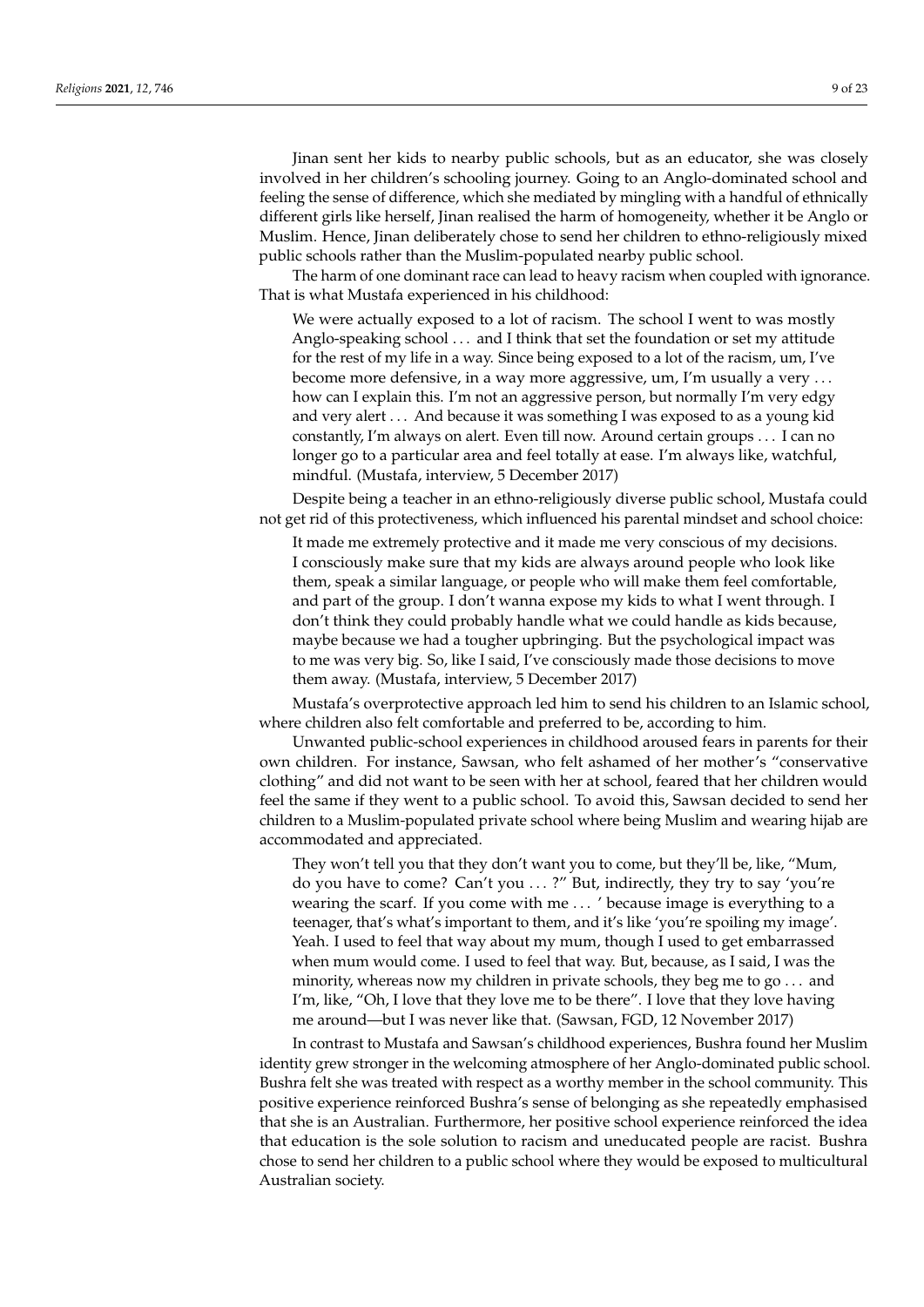Some parents like Firdaus went to a Muslim-populated school in her suburb, did not see any harm of it and sent her children to a similar public school. Different from her parents, she adopted a more hands-on approach by getting involved in her children's school community.

## **6. Parental Mentality and Parenting Method Shaping the School Choice**

Parental school choice is not independent from parents' earlier school experiences, which was very well self-analysed by Mustafa, who associated his overprotective approach with his childhood racism experiences at school. In addition, the research also confirmed that school choice reflects parental mentality, especially among the middle-class White members of society in the Western world [\(Cucchiara and Horvat](#page-21-14) [2014\)](#page-21-14), including Australia [\(Cahill](#page-21-25) [2009,](#page-21-25) p. 61). Like their Western counterparts, our participants, as educated middleclass Muslim parents with a small number of children, took the responsibility of making deliberate decisions about their children's schools. Table [4](#page-9-0) summarises our participants' approach to school types as a reflection of their parenting style.

| <b>Parenting Styles</b>                 | Description                                                                                                                                                                                                                                                          | <b>Manifestation in Schooling</b>                                                                                                                                                            |  |
|-----------------------------------------|----------------------------------------------------------------------------------------------------------------------------------------------------------------------------------------------------------------------------------------------------------------------|----------------------------------------------------------------------------------------------------------------------------------------------------------------------------------------------|--|
| <b>Authoritarian Parenting</b>          | Demand obedience and tend<br>to control their children<br>according to their values and<br>own priories.                                                                                                                                                             | Seek a schooling environment<br>that completely overlaps with<br>home values and priorities.<br>Feel threatened to immerse<br>their children into<br>uncontrollable environments.            |  |
| <b>Permissive Parenting</b>             | Show lenience in disciplining<br>children, set no<br>age-appropriate expectations.                                                                                                                                                                                   | Immerse their children into a<br>completely foreign school<br>environment. Want their<br>children to be immersed in the<br>dominant culture.                                                 |  |
| Rejecting (aka Neglectful)<br>Parenting | Neither demanding nor<br>responsive, avoid parental<br>responsibility by foregoing<br>any structure.                                                                                                                                                                 | These types of parents were<br>absent in the participants.                                                                                                                                   |  |
| <b>Custom-made Parenting</b>            | Put aside their own<br>expectations as parents and<br>prioritise children's needs and<br>demands.                                                                                                                                                                    | Seek a school match according<br>to their children's interests,<br>needs, talents and/or<br>personality.                                                                                     |  |
| Authoritative                           | Provide emotional support,<br>set high standards and grant<br>children autonomy through<br>clear and bidirectional<br>communication.<br>Protect their children from<br>risk behaviours (Husain 2013,<br>p. 165), adopt love and<br>empathy-oriented<br>disciplining. | Show varying levels of<br>tolerance in exposing their<br>children to the other people<br>and alternative teachings,<br>philosophies, religions and<br>cultures in the school<br>environment. |  |

<span id="page-9-0"></span>**Table 4.** Manifestation of Parenting Styles in Schooling.

Middle-class Muslim parents made school choices based on their parental views on the boundaries of religious education, in which ways children's identity should be nurtured, to what extent children should adapt to their social environment and what would be compromising or confronting for Muslim children under a secular and inherently Christian schooling system and socio-politically Islamophobic climate.

As addressed in the literature, faith-inspired parents in the cultural West tend to be authoritative. Yet the level and context of an authoritative approach varies, especially in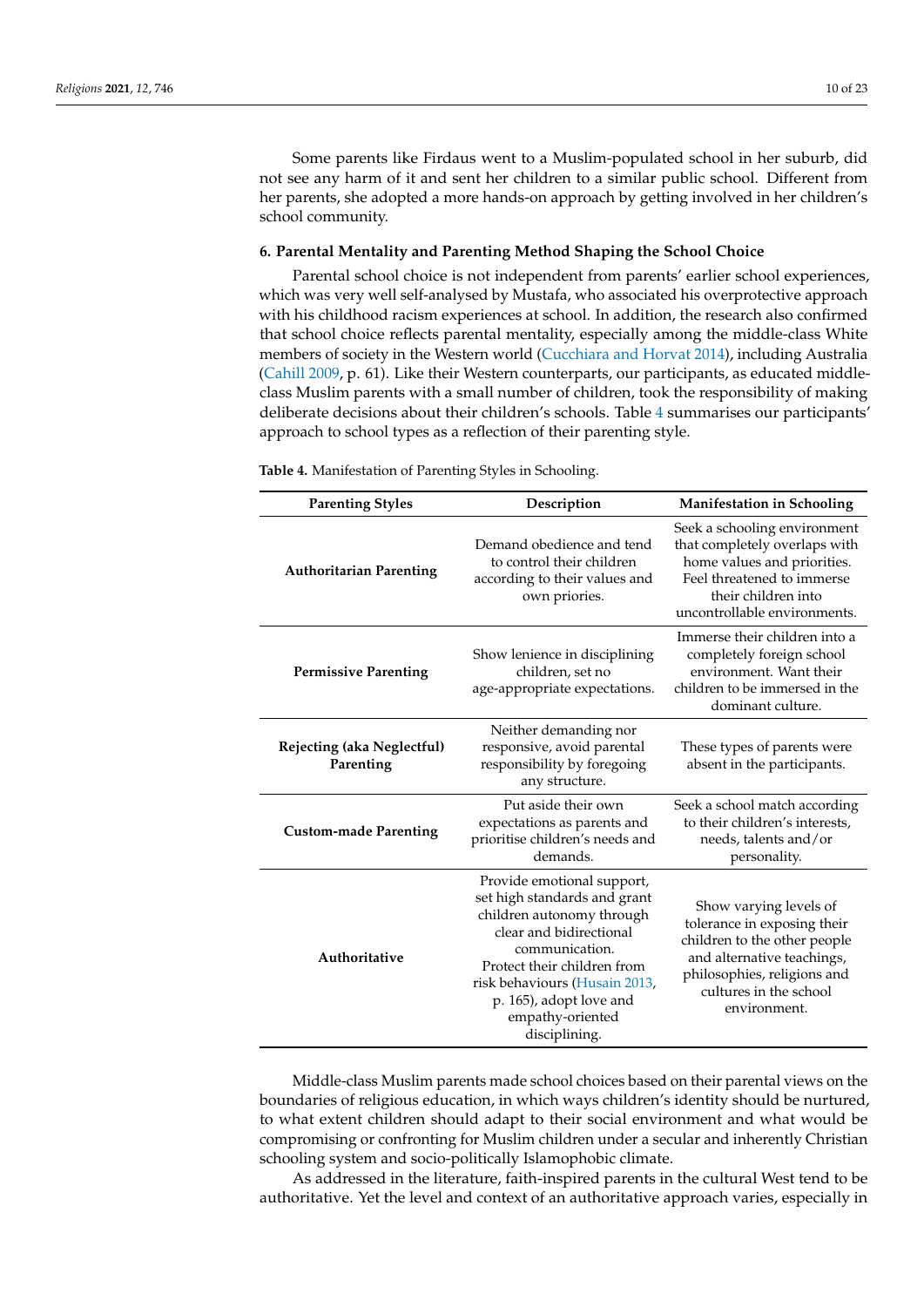the schooling context. No signs of *rejecting (neglectful) parenting* were observed, whereas permissive parenting was in force in a few cases. Being lenient, the *permissive parenting* style favours heterogeneous environments to immerse their children into significantly new and diverse environments, which required going out of one's comfort zone and taking risks. As rightly put by Hussain, authoritative parenting turns into authoritarian parenting among those insisting on dogma or one particular interpretation and performance of the religion [\(Husain](#page-21-0) [2013,](#page-21-0) p. 168). *Authoritarian parents* seek homogenous school environments for their children and tend to give clear instructions and consistent messages, thereby controlling their children's circumstances including their religious, academic and social environments. Sometimes the child's characteristics, needs and demands made the parents cognisant of adopting *custom-made parenting*. Such parents follow signs from their children in school choice.

#### *6.1. Authoritarian Parenting in Schooling*

The degrees and types of authoritarian parenting may vary according to context. The authoritarian parenting within the scope of this paper, however, is limited by the level of parental tolerance in exposing their children to other people and alternative teachings, philosophies, religions and cultures in the school environment.

Those participants who are fond of instilling their children only with the home version of religious interpretation found the diversity even within the relatively homogenous Islamic schools challenging. Finding her daughter confused between home and school culture and religious criteria, Asma decided to withdraw her daughter from her Islamic school and started home schooling:

The eldest we did send her to a private Islamic school but we found that that was like contradicting itself really because we were teaching at home some values and the school was teaching different values and our daughter couldn't reconcile that. That well these are Muslims too and they're telling us that this is okay and you're saying it's not. (Asma, interview, 10 December 2017)

Exposure to diverse opinions, religions and cultural practices were perceived as a source of dispute for authoritarian parents. Razia started home schooling to save her son from confusion:

I can't imagine that my son will go to the [public school], that he will be taught by a teacher that I don't know what his or her belief is, I don't want. Because I heard from my friends whose children used to go to public school, when Christmas time comes, they want to get a Christmas tree at home. So, it's really scary, because they will learn something at school and we are trying to teach them something totally different, it's totally different. So, then children become confused . . . Yeah, because I know that nowadays most of the people are atheist, so I don't want my children to get those ideas, because children use most of their time at school, eight hours, nine hours, so I don't know what is going on there. (Mustafa, interview, 10 December 2017)

Razia's concerns resonate with the criticism of public schools, whose foundations are shaped by "secularity and Christian privilege" [\(Keddie et al.](#page-21-13) [2019\)](#page-21-13) and whose cultural and religious inclusion efforts stayed at a "superficial" level [\(Keddie et al.](#page-21-13) [2019\)](#page-21-13). Razia, as a first-generation immigrant in Australia, also echoes the fear for a foreign school system, which is commonly observed among new immigrant families feeling outlandish, especially under an Islamophobic climate [\(Keddie et al.](#page-21-13) [2019\)](#page-21-13). As a first-generation Muslim parent, who is relatively new to the Australian society and its schooling system, Zareer shares similar sentiments with Razia about public schools, which are based on peer feedback rather than personal observations [\(Jamal Al-deen](#page-21-2) [2019\)](#page-21-2).

While the diversity of religious views within the same religious community became a source of discomfort for Asma, the ethnic diversity within the same community became an issue for Razia when she discovered her son was bullied due to his skin colour by his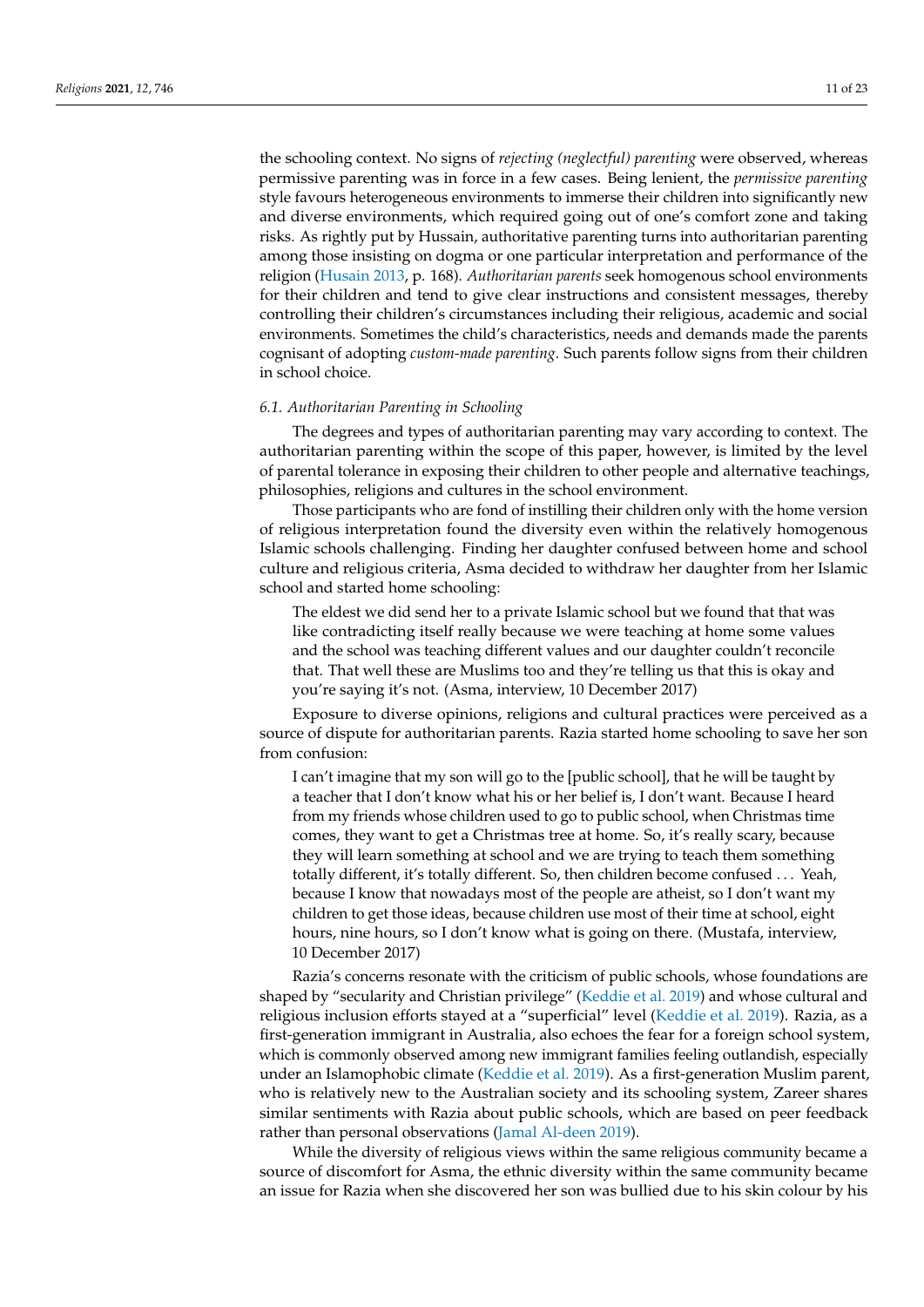co-religionists. Despite an easy resolution by contacting the school administration, both parents opted for silently switching to home schooling. Although they did not make any negative comments about the school administration, [Martinez](#page-21-26) [\(2009\)](#page-21-26) states that home schooling was chosen by some Muslim parents who do not see much difference between Islamic and public schools.

Overprotective parents controlling their children's school environment through home schooling did not want to withdraw their children from society but aimed to strengthen their children's Muslim identity by taking preventive measures against unwanted incidents. Recognising the impossibility of controlling others' behaviours, Razia decided to invest in shaping her son's behaviours by cultivating a strong Muslim identity and teaching him how to confidently cope with others' unwanted behaviours. Razia believes this is achievable through home schooling:

I want to have them brought up with a very strong mentality, as a very strong person with a strong mentality so they can cope with the environment and I can pray. That's all, that's all I can do. Because I can't control others, I can't control others and we have to decide what we want to do whether we want to follow our deen or not. (Razia, interview, 10 December 2017)

Following the same authoritarian approach, some parents expressed their regret for sending their children to a public school, where the children were beyond parental control. Noura desired an Islamic school fully in charge of controlling her children's behaviours and strengthening their Muslim identity. Noura warned her son to not "talk and look at the girls" without giving any explanation but hoping "when he goes to university, he will understand" (interview, 11 December 2017). In turn, her instructions and advice at home were taken lightly by her children. Her daughter and son go to different public high schools, which challenged Noura by bringing bad examples of Muslims from their schools. They argue a strong Muslim identity would not make one a good person. Noura expressed her concerns for her son, who hides his Muslim identity at school and constantly criticises Muslims. He eventually started criticising Noura's hijab and expressing his preference for her pre-hijabi clothing. Noura wanting to control his son closely had actually distanced him while he is at school. She was not even sure if her son was fasting at school during Ramadan. Noura associated all these undesired changes in her son with not sending him to an Islamic school:

. . . [N]ow I am regretting I should have put him in Muslim school, so he would not have friends like that . . . Because in an Islamic school, if they have praying time they will also pray, so he will learn things, they will teach him things. In here I can teach him online. (Noura, interview, 12 December 2017)

Criticising Muslims, disliking a mother's hijab and shying away from Muslim identity are signs of assimilation for Muslim children like Noura's son. Noura's authoritarian parenting (such as giving commands without explanation) is likely to cause negative reactions and rejection by her teenage son.

#### *6.2. Authoritative Parenting*

Authoritative parents protect their children from risk behaviour [\(Husain](#page-21-0) [2013,](#page-21-0) p. 165) by putting them into controllable diversity and prioritising their comfort by providing a safe and secure school environment. As explained in Table [5,](#page-12-0) the level of autonomy granted to children varies in this spectrum.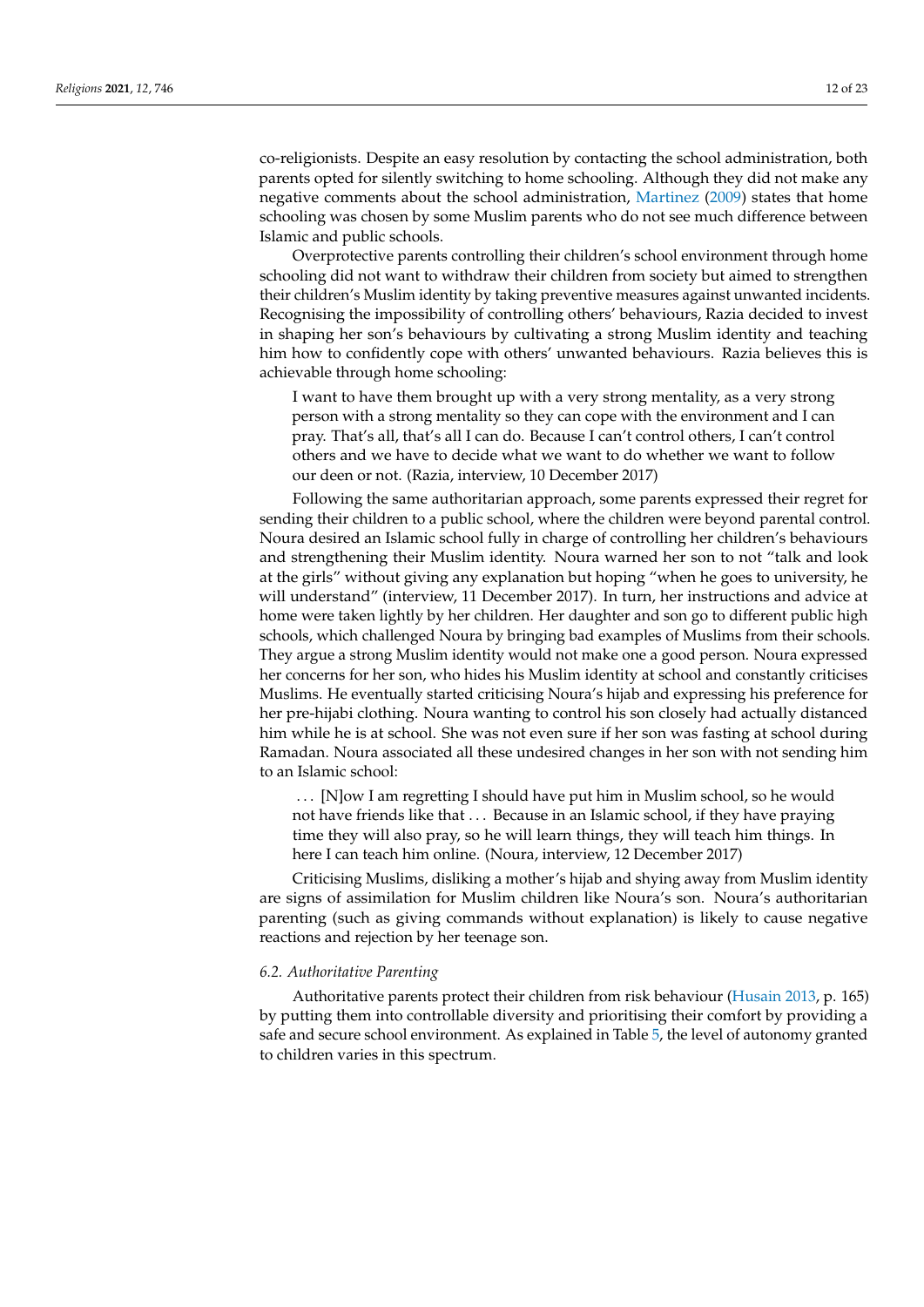|               | <b>Parenting Style</b>       | Description                                                                                                                                                                                                                                                                           | Manifestation in<br>Schooling                                                                                                       |
|---------------|------------------------------|---------------------------------------------------------------------------------------------------------------------------------------------------------------------------------------------------------------------------------------------------------------------------------------|-------------------------------------------------------------------------------------------------------------------------------------|
|               | Lower end of the<br>Spectrum | Desire a school<br>environment that<br>accommodates<br>faith-inspired parents'<br>ethical, cultural and<br>religious needs and<br>priorities (Shakeel 2018).                                                                                                                          | Opt for religiously<br>homogenous schools.                                                                                          |
| Authoritative | Moderate                     | Negotiate their school<br>priorities with the need<br>for their children's<br>comfort and happiness<br>for a healthy sense of<br>belonging.                                                                                                                                           | Value developing a<br>Muslim identity in an<br>ethno-religiously<br>diverse public-school<br>setting.                               |
|               | Upper end of the<br>Spectrum | Exceed moderate<br>authoritative attitude and<br>become closer to<br>permissive parenting by<br>exposing their children to<br>a wider variety but<br>without losing parental<br>control of their children's<br>religious identity (Bright<br><b>Horizons Education</b><br>Team 2020). | Avoid pure<br>Anglo-Saxon<br>dominance by<br>choosing ethnically<br>mixed public schools<br>in the absence of<br>Muslims at school. |

<span id="page-12-0"></span>**Table 5.** The Range of Authoritative Parenting and Their Manifestation in Schooling.

#### 6.2.1. Authoritative Parenting—Lower End of the Spectrum

Most of the parents "across the Western world are risk-averse" as they choose schooling that they are used to [\(Cahill](#page-21-25) [2009,](#page-21-25) p. 221). Likewise, Muslim parents, most of whom were schooled in Australia as children of new immigrants while grappling between inhouse and outside (school) culture, similarly displayed risk-averse tendencies while choosing their children's schools under an Islamophobic environment.

The lower end of the spectrum in authoritative parenting consists of parents who desire a school environment that accommodates faith-inspired parents' ethical, cultural and religious needs and priorities [\(Shakeel](#page-22-13) [2018\)](#page-22-13). While Western parents who are more fixed in their conservatism tend to choose Catholic schools [\(Cahill](#page-21-25) [2009,](#page-21-25) p. 211), Muslim parents who are more fixed in their conservatism opt for religiously homogenous Islamic schools. Such parents are cognisant of the amount of school time and its impact on children. For instance, Zareer emphasises the significance of school type and environment, where children spend most of the day:

Seven/eight hours a day, these guys will be spending a major part of their day with their friends. So, their major part of the day should actually be with the right people, right friends, people who are studying the same ethics and values that we actually tend to nourish or cherish. That's one major reason, plus I've heard stories about—I wouldn't say racism, but education system for the public sector is not much up to par with private education. (Zareer, interview, 10 August 2018)

In addition to ensuring children are with the "right people", some parents perceive the religiously homogenous school environment as a "safe zone". According to Mustafa, when children "have more in common" with the rest of the school they feel like it is "where . . . they belong". Having Muslim teachers, fasting together during Ramadan, starting the day with a communal prayer and performing congregational ritual prayers during the day are mentioned as contributing to what makes a common school culture for every student (interview, 5 December 2017).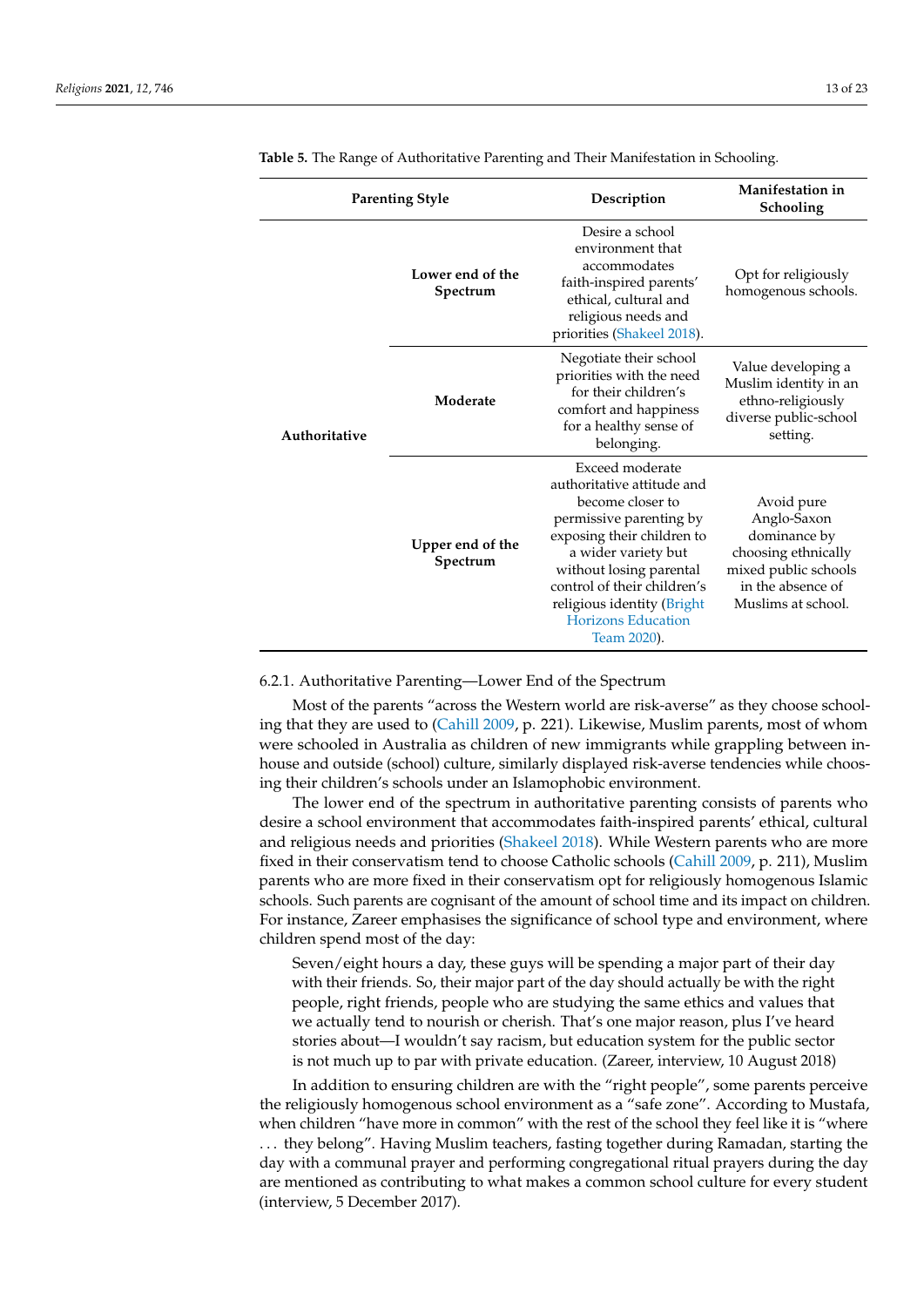According to Mustafa, Islamic schools provide healthy identity development for his children who are "more comfortable", "happier" and "at ease" by "being around people who look like them and speak the same language with them" (interview, 5 December 2017). This sentiment resonates with the literature underlining that Islamic schools' routine fosters a sense of Muslim identity [\(Driessen and Valkenberg](#page-21-28) [2000\)](#page-21-28). Mustafa, like many other parents in the cultural West [\(Shah](#page-22-15) [2012\)](#page-22-15), thinks his children are protected from racism in an Islamic school.

In contrast, some parents view Islamic schools as easy targets for Islamophobes and expressed anxiety for sending their children to Islamic schools: "My kids were at an Islamic school" (Jenny, FGD, 12 November 2017). Jenny is so scared of an anti-Muslim attack on an Islamic school that she does not dare articulate the rest of the picture in her mind. Some parents like Sawsan avoid this type of fear by sending their children to non-denominational Muslim-administered and populated private schools (Sawsan, FGD, 12 November 2017).

Observing the damaging impact of discrimination in public schools and acknowledging the stigmatisation of Islamic schools, Akila decided to send her children to a non-denominational Muslim-administered private schools. Akila made her school decision while working at a state childcare centre, where she realised a growing sense of difference among pre-school Muslim children who were removed from the rest of the children to be given a different type of food that is religiously compliant (halal). Akila thought her children would feel neither completely different from the rest of the school nor completely isolated from the rest of the society in a non-denominational private school (FGD, 18 November 2017).

## 6.2.2. Moderately Authoritative Parenting

Those participants who are at unease with religious enforcement in Islamic schools prefer a slightly similar version: Muslim-administered non-denominational private schools that instil value education without enforcing Islamic rules.

Those sending their children to public schools for financial or other reasons faced two options: send their children to Muslim-populated schools or schools where Muslims are a significant minority (up to 40%). Most of the parents expressed their satisfaction with Muslim-dominated public schools. These parents valued developing a Muslim identity in an ethno-religiously diverse public-school setting. Moderately authoritarian parents justified their school choice with the need for their children's comfort and happiness to develop a healthy sense of belonging by connecting with the peers from the same ethnic and religious background while schooling in moderately mixed ethno-religious diversity.

According to Jinan, children in Muslim-populated public schools "always felt secure because they've got a community behind them, like their peers and their friends. They haven't felt isolated. They haven't felt different". The shared ethno-religious background was valuable, especially for refugee students who are about to adapt their new school environment (interview, 6 April 2018). According to Jinan, the presence of Muslim teachers in the school was a source of comfort for refugee children.

I think there are two Muslim teachers all up and the kids really respond well to them, particularly the refugee students. They rely on them for support and for guidance . . . I think once the Muslim parents see a Muslim lady that's in a position of authority within the school, they like to talk to her. People like to talk to people that are the same as them. They like that element of commonality. (Jinan, interview, 6 April 2018)

Surprisingly, Farkhunda echoed similar sentiments for her third-generation grandson, who was "fascinated" to see a Muslim teacher in his school, who gave him a sticker for learning the Qur'an outside school. Similarly, Sibel realised her daughter, who is also third generation, was excited to see a hijabi teacher in her primary school one day. Such excitement, according to Farkhunda, indicated a human need for everyone from all generations: "Everyone wants to belong to someone or something, like a group" (interview, 18 December 2017).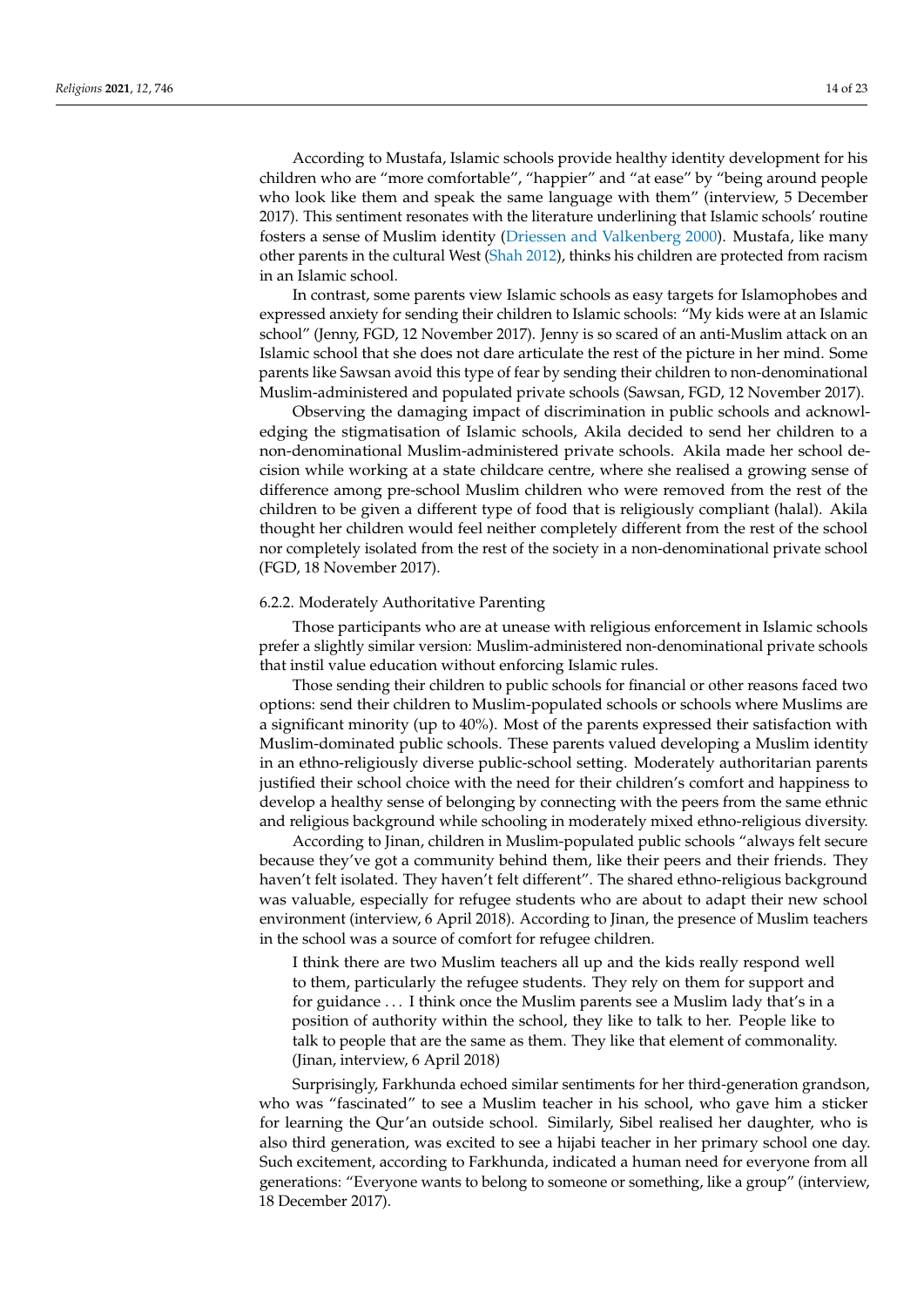Muslim-populated schools are a good match for hijabi girls. Firdaus admitted her daughter does not have any difficulty with wearing the hijab in her school because of the "open-minded" and "accepting" school administration (interview, 10 December 2017). All the parents showing authoritative parenting in their schooling choice indicated with anecdotes that public schools in Muslim-populated suburbs can supply Muslim children's needs to some extent.

#### Empathy and Love-Oriented Discipline by Faith-Inspired Authoritative Parents

Husain notes that faith-inspired authoritative parents disclose two distinct attributes while instilling their children with a religious identity: induction by building empathy and love-oriented disciplining [\(Husain](#page-21-0) [2013\)](#page-21-0). While some authoritarian parents like Noura find a religious setting in Islamic schools instrumental to following religious rituals and adopting a religious identity, authoritative parents want their children to be religious by instilling them with love-oriented discipline.

Some faith-inspired authoritative parents value free-will and rational decision making by their children. Some parents criticise parental control over children's educational environment through home schooling and a uniform religious culture in Islamic school settings. They also argue that children can develop a stronger religious identity by choice in a school environment where there is no religious enforcement.

Rubiyah, a mother not wearing a hijab, expressed her concerns for her children starting to be judgemental about others, upon which she withdrew her children from an Islamic school. The lack of understanding she faced in the Muslim community for not wearing the scarf made the mother project her concerns onto Islamic schools (FGD, 17 November 2017).

Likewise, expressing her earlier school years in an Islamic environment as being "in a bubble", Jana interpreted a mixed public-school environment, where "everyone was really multicultural and nice", instrumental in nurturing empathy and avoiding judgemental generalisations (FGD, 13 July 2018). Diversity also enabled Jinan to teach her children about avoiding generalisations:

I kind of teach them that we treat everyone equally, everyone is the same, everyone has got their beliefs, we've got our beliefs, and even for the Muslims that they have, as bad examples of Muslims, I just say, "We're not like that, we don't do that". (Jinan, interview, 6 May 2018)

Apart from developing empathy, disciplining by love rather than law is repeated by some parents, who send their children to other than Islamic schools. Rubiyah, the non-hijabi mother, appraised her children's religious practices such as fasting in Ramadan and praying daily by calling it "real Islam". According to her, children's religious practices should happen by choice and out of love rather than by force and out of fear (FGD, 15 November 2017).

Helena also uses the term religion by love rather than law when explaining her daughter's connection to hijab. Helena's daughter initially started wearing the scarf as part of her uniform at her Islamic school but became accustomed to it and continued wearing it even after moving to a public school where she was the only hijabi girl. When Helena reminded her daughter that she does not need to wear the scarf anymore, her daughter insisted on wearing it by expressing her love for the hijab. Helena compares her daughter's earlier complaints about the hijab in the Islamic school with her insistence on wearing it after going to the public school: "She couldn't feel the love for it, but now that she has an option, if she had to make a choice, she wants to wear it" (interview, 20 December 2017).

Like Helena, Jinan observed her son is protective of his religion in a religiously mixed public-school environment. Jinan interprets preservation of her son's religious identity and confidence in his Muslim identity with being provided with a choice:

I remember once he was invited to a principal's morning tea and it happened to be Ramadan and he said to me, "I don't want to go because I'm fasting". I said, "Well, you have the choice. You cannot fast and you can go and participate or you can go and participate and tell them you're fasting". I don't like to tell the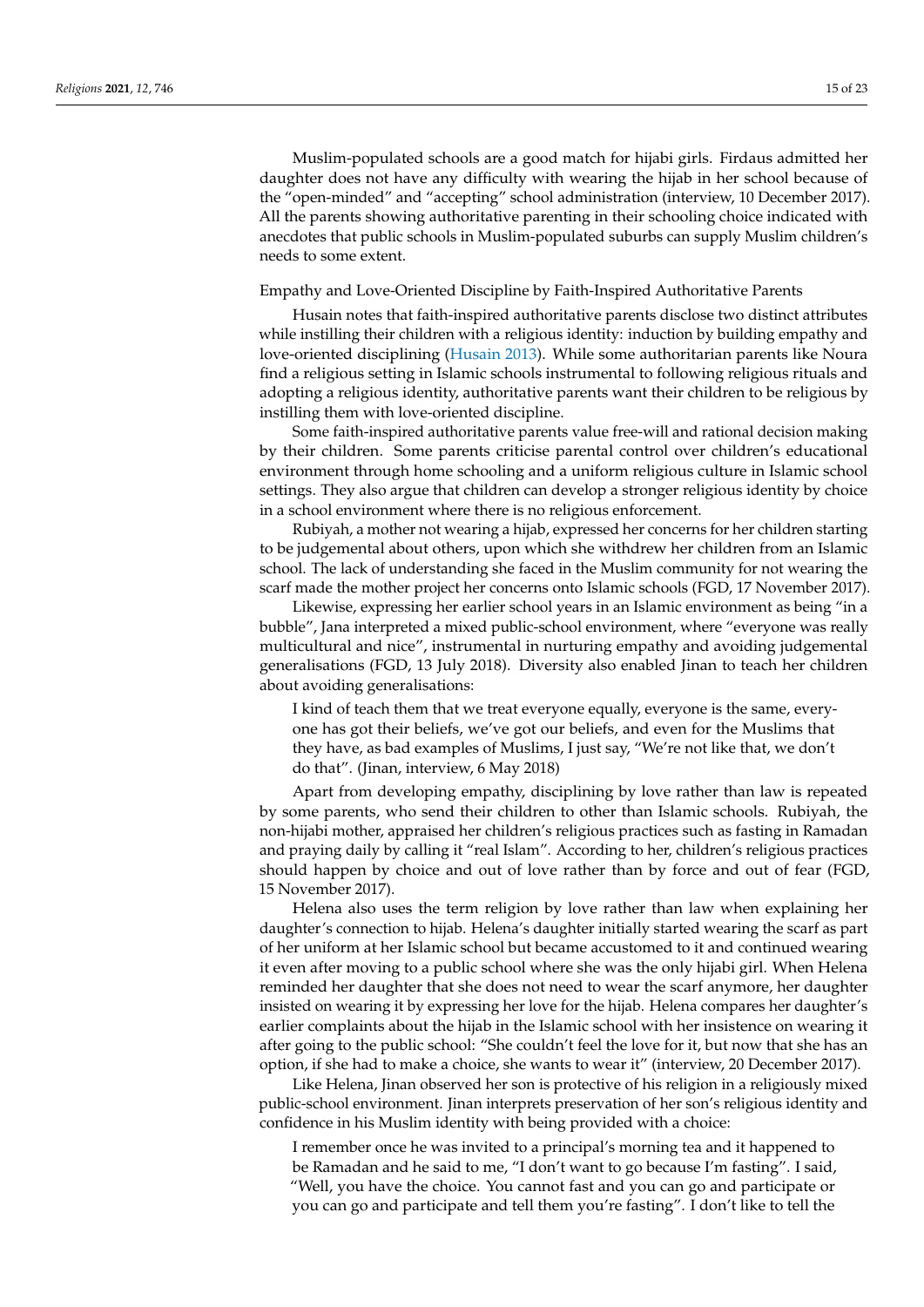child what to do. I like to give them options. I was raised from a perspective of right and wrong, black and white, and I think this is very dangerous. This is not a very good thing. If you want to do that, you need to give the child an explanation why. But, in saying that, you still need to give them choice. The child has to be able to comprehend a decision and be satisfied with the decision that he's made. (Jinan, interview, 6 April 2018)

According to Jinan, children in such settings become "very protective of their fasting and Ramadan. They hold that up in very high esteem". For Jinan, raising children with informed choices by providing them with options is essential to prepare them according to the demand and realities of their own age, which "is so open; social media, internet, fake news, propaganda" and where "they need to be able to decipher between right and wrong, morally correct, what's incorrect. They need to be satisfied with their decision" (interview, 6 April 2018).

## Authoritative Parents' Involvement in Public Schools

Cognisant of the relatively protective environment at Muslim-populated public schools, some authoritative parents mentioned a few side effects, such as the hardship in adapting to post-high school life. Jana, growing up in a Muslim-populated suburb, where she went to Muslim-populated schools, noticed the difference, especially in her job interviews: "I was dejected again, because it just hits you with the real world" (Jana, interview, 13 July 2018). Likewise, Jinan, sending her children to public schools in Muslim-populated suburbs, confessed her fear of not preparing her children for real life: "They're still in a very Islamic environment, so my fear of them is when they leave school" (interview, 6 April 2018).

Some parents took extra action to curb the side effects of public schooling by engaging them in sport activities where children would be exposed to different multicultural environments. Farkhunda involved her sons in soccer to "fuel their lives":

They were going really well at school, their outlet was soccer. They would have twice training, and they would have Saturday soccer. So that fuelled their life. We needed to fill their time with sports, rather than them fill their time with rubbish . . . Two of them made it to youth league. So, I would be going from one corner of NSW to another, driving. I put in a lot of effort into my kids just so that I could support them so that they don't go off and do the wrong thing. (Farkhunda, interview, 18 December 2017)

Living and schooling her son in a Muslim-populated environment, Meliha similarly made extra efforts to immerse her son in the other cultures. Sports was similarly instrumental in such immersion:

. . . I exposed him to a lot of experiences outside of the school, meet non-Muslim people, like he used to go to the tennis, he used to go the swimming, like he used to go to tae kwon do in Cabramatta for instance, I exposed him to different things. Tennis was in the Eastern Suburbs out in Hornsby, so I exposed him to a lot of different nationalities and religious backgrounds, so when he went to university he had no problems, because he was already exposed to a lot of people. (Meliha, FGD, 15 November 2017)

Meliha observed her son's self-confidence as a young Muslim man who can easily socialise with any people from different backgrounds.

Another side effect of public schooling was Muslim children's exposure to different teachings, perspectives and philosophies that may contradict their religious values at home. Some parents did not "want them [their children] to shop around for the best answer" at school (Firdaus, interview, 10 December 2017). For instance, Firdaus told her children to ask her first, even before asking their teachers at school. Firdaus inserted a voice in the school by volunteering for scripture classes. Likewise, realising a gap in religious teaching, Sally started scripture classes for a handful of Muslim students at her daughter's school. No room for religion in public schools made some parents conscious of continually instilling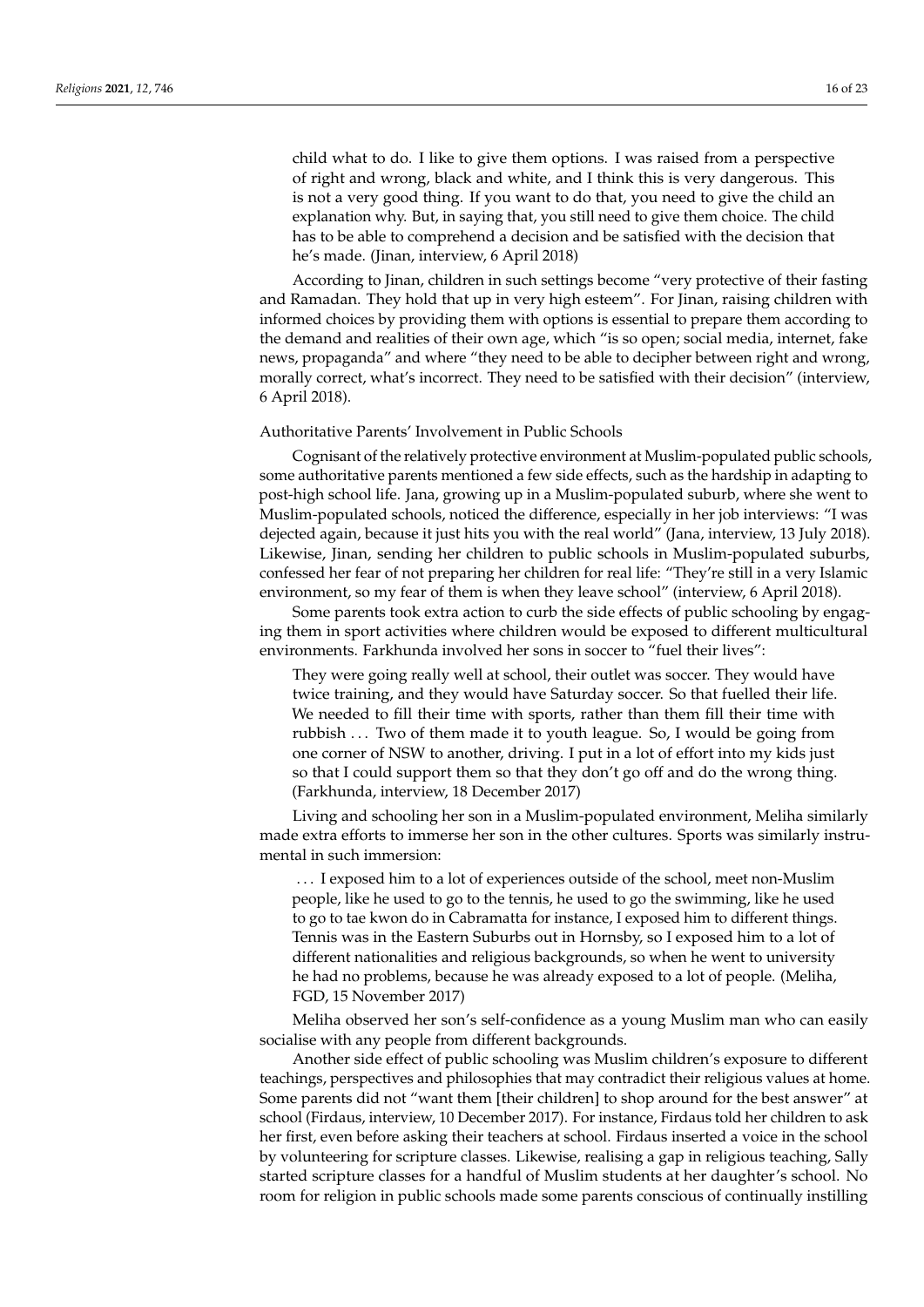their children with religious values. For instance, Firdaus explains the religious education routine at home:

We talk a lot at home, in terms of I'll give them lessons, after showers, you know I'll give them a taalim lesson and stories of the prophets. When we're driving to school, I'll also give them stories. (Firdaus, interview, 10 December 2017)

Authoritative parents sending their children to public schools filled the emerging gaps by taking extra steps, such as socialising their children in afterschool activities and teaching the children about the religion in scripture classes or at home.

## 6.2.3. Authoritative Parenting—Upper End of the Spectrum

Some parents exceeded a moderate authoritative attitude and became closer to permissive parenting by exposing their children to a wider variety but without losing parental control on their children's religious identity [\(Bright Horizons Education Team](#page-21-27) [2020\)](#page-21-27). Those parents living away from Muslim-populated suburbs had to send their children to public schools where there were a few or no Muslims. Although these preferences cannot express the parental tolerance to foreign exposure, parents who deliberately made choices and expressed satisfaction with their children's school environment disclosed their authoritative parenting at the higher end of the spectrum, especially in relation to schooling.

Those parents limited with school variety in their local area opted for ethno-religiously diverse schools over Anglo-dominated schools. For instance, Sally, living in North Sydney, went out of her neighbourhood to find a school with a mixed student population. Eventually she found one, where only Sally and her daughter were wearing hijab.

Authoritative parents with permissive parenting tendencies expressed positive outcomes with sending their children to public schools with no Muslim presence. Growing up in the ACT decades ago when the Muslim presence was much less, Hayley interprets her children's similar experiences positively:

And now that they're growing up here, they didn't have many Muslims friends either, they had Italian friends, Greek friends, I just think that it is important to know, when they are growing up. So, they are able to talk with other people because they are going to go out in the workforce one day and they have to have the skills and they can't be, oh I hate Christians, I hate Jews. I don't want them to hate anyone, we have to represent who we are, not just in our dress sense. (Hayley, FGD, 15 December 2017)

Instead of focusing on the challenges of being an invisible minority in the school, Hayley highlights how this type of exposure taught her children to be real Muslims, which is meant to be by action and embracing other religions and cultures. Hayley similarly believes that exposure to a multicultural environment at school make children resilient as well.

## Authoritative Parents in Charge of a Smooth Schooling Experience for their Children

Exposing their children to the school settings where Muslims are almost non-existent, faith-inspired authoritative parents similarly prefer nurturing empathy and love in other children towards their Muslim children and their religion. Such parental intervention by Muslim parents removes the discomfort for their children to express their Muslim identity while preventing racist bullying of their children at school.

Hijabi mothers used the love factor strategically to warm non-Muslim students to their and their daughters' hijab at school. As the only hijab-wearing mother–daughter couple in the school community, Sally ensures her daughter's hijab nicely matches her school uniform and looks "very presentable with it on". Eventually a lot of her friends told her they "think it's pretty, and that she looks like a nice princess with it on" (interview, 30 May 2018).

Likewise, in a remote NSW town where no Muslims live and difference is taken as a nice addition, Olivia tried to win over her daughter's friends and the school admin by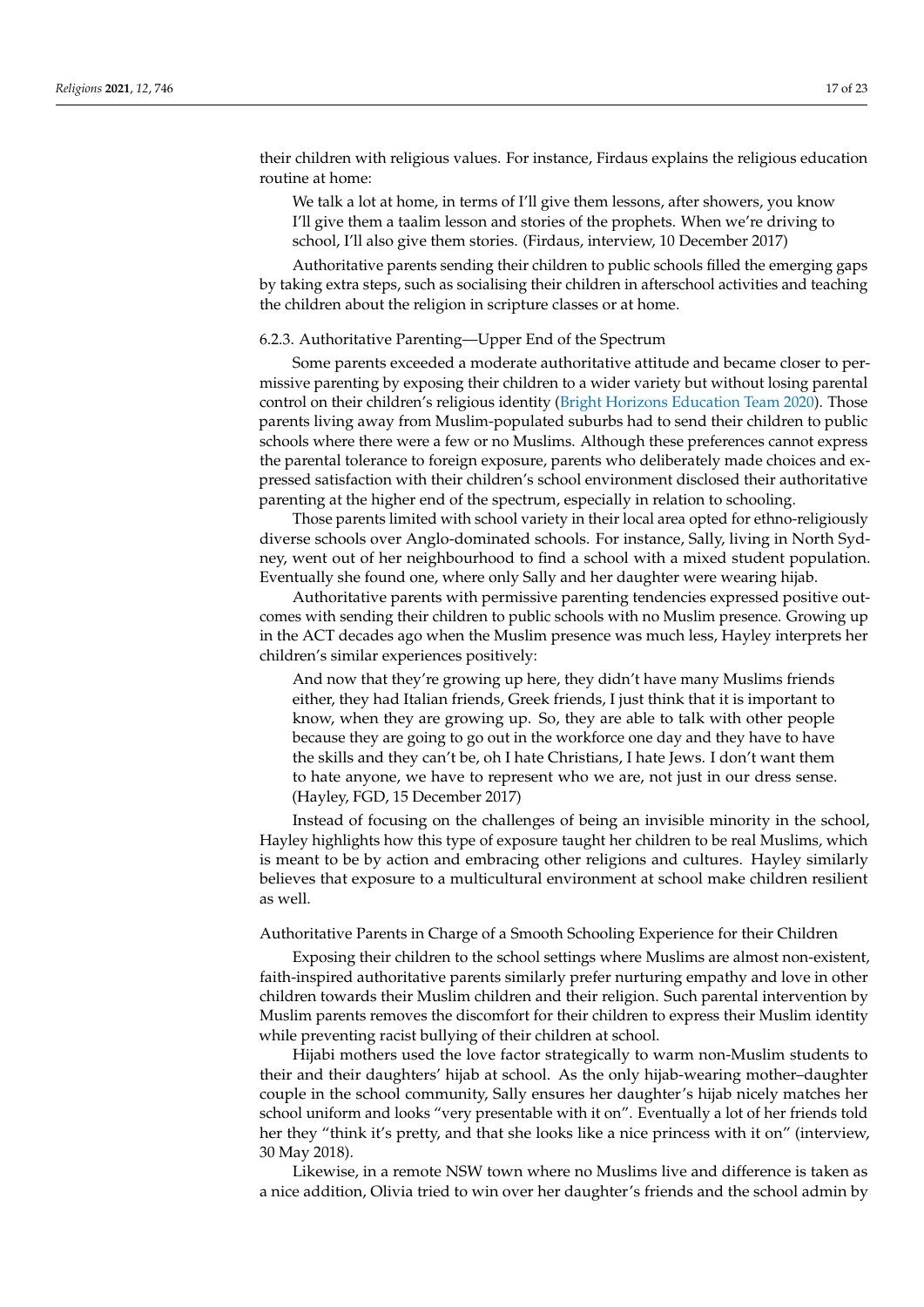taking part in all her daughter's events, interacting with her daughter's friends and is well-loved by them. Sally and Olivia make their daughters proud of their hijabi mothers. This also indicated the young girls' confidence in expressing their Muslim identity to the entire school community.

Empathy is another tool used by Muslim parents to raise awareness among non-Muslim students and avoid prejudice directed at their Muslim children. For instance, Sally talked to her daughter's friends who bullied her and pulled off her hijab.

I did come in and give them a little talk about what the hijab means, and why we wear it. And I did explain that Aisha has chosen to put this on, she does not need to wear it at this age, and sometimes she also doesn't wear it. (Sally, interview, 30 May 2018)

Realising that her hijab is a source of discomfort for her son, Farida and her Iraqi friend also decided to organise a hijab event at their children's school. Although the class teacher was initially hesitant, she felt obliged to talk about the topic to the class "if it is an issue". Farida gave a talk about the hijab while her Iraqi friend showed her "beautiful hairs" to the primary children:

... She took her hijab off and she had beautiful long hair and everybody, everybody was like mesmerised, especially the girls. Like "you have beautiful hair", I mean the topic changed to, hair, no one noticed the scarf, and no one noticed. So, from that day onward it just boosted up the kids and the other kids would tell, "oh they have beautiful hair, they have long hair", and that stops the conversation, which is good. (Farida, interview, 12 December 2017)

The same parents, in the absence of any awareness about Muslims, decided to organise a Muslim awareness week and fundraising for an Eid festival at school. They fostered understanding and appreciation of Islam by the entire school, including parents.

#### *6.3. Permissive Parenting*

Only one parent was willing to send her child to a school with no Muslim presence despite other schooling options. For her, religion was a private matter and should be taken out of the school context. Fearful of militant interpretations of Islam, this parent found religious education at home a safer option.

Farah, teaching at a tertiary-level education institution, internalised the secular position of public schools in Australia [\(Keddie et al.](#page-21-13) [2019\)](#page-21-13). Yet, no room for religions at public schools denied the reality of ethno-religiously diverse societies' need for being recognised and accommodated in an inclusive schooling approach [\(Keddie et al.](#page-21-13) [2019\)](#page-21-13). Farah was confronted by the fact that removal of religion from public schools is impossible as her son was verbally and physically bullied at school because of his Muslim identity. These continuous bullies scared Farah about her son's possible reaction to Muslims' stigmatisation by inclining to "certain groups and being pulled in [a] certain path" (interview, 1 August 2018). Consequently, Farah isolated her son from Muslim-populated schools and summer camps.

Surprisingly, while protective parents (like Mustafa) save their children from Islamophobic bullying by sending them to Islamic schools, permissive parents like Farah adopted an opposite solution to the same problem. Farah immersed her son in a completely foreign environment in a Catholic school with no Muslim presence. Further, she deliberately isolated her son from Islamic circles to protect him from militant interpretations of the religion.

Farah's immersive schooling approach aimed to show her son how real life would be outside school. According to Farah, schools are a place to be "exposed to [the people of] other faiths and other cultures . . . It's a reality check; it's a shock to them [children], so it's very important for them to mix" (interview, 1 August 2018).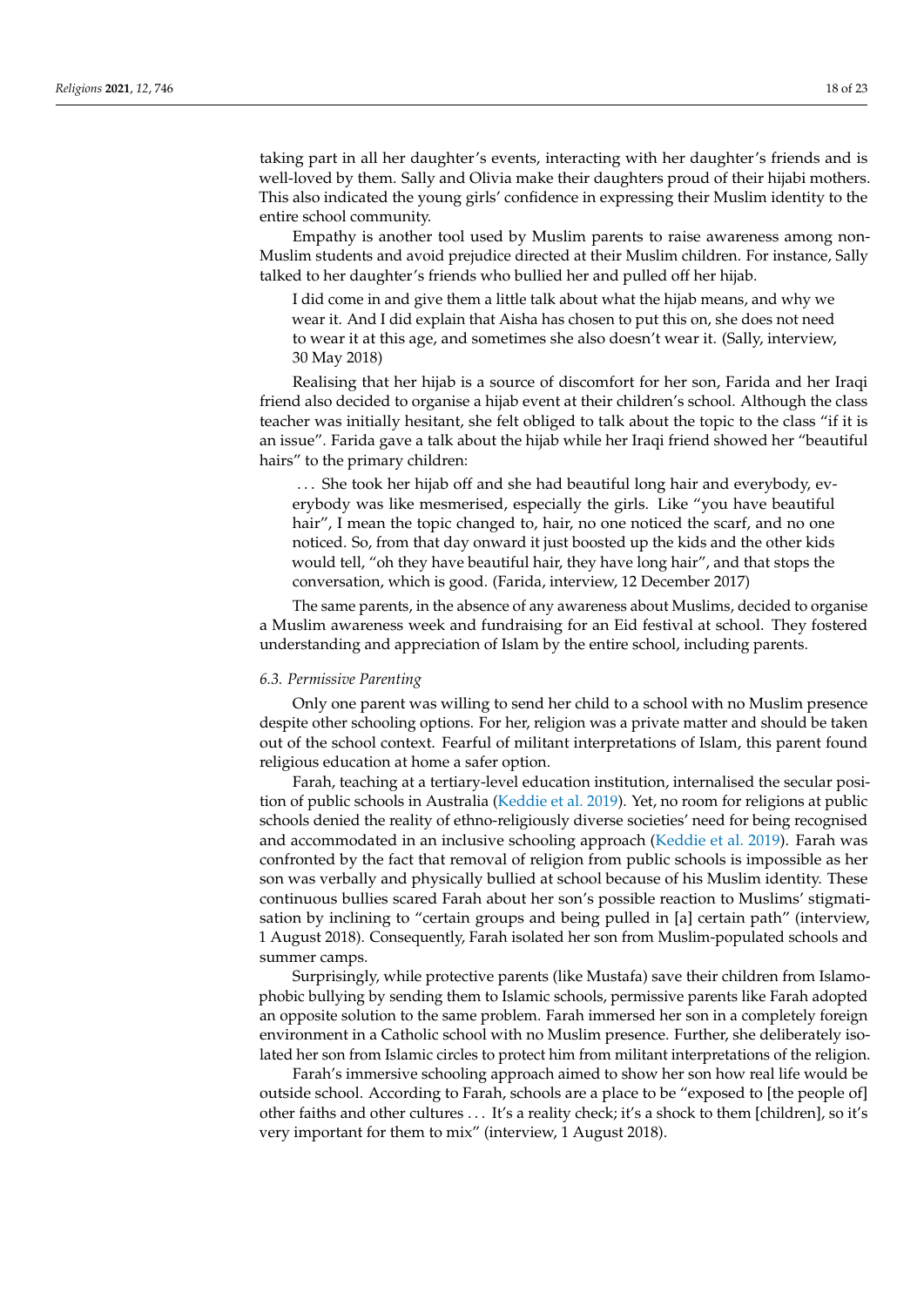## *6.4. Custom-Made Parenting: Accommodating Children's Personalities*

Contrary to some research, [Cahill](#page-21-25) [\(2009\)](#page-21-25) found that accommodating children's needs at school is more valuable than meeting parental expectations. This is especially the case for some middle-class Muslim parents who prioritise their children's healthy sense of belonging and comfort in a school setting. Child-matching to a school according to the child's interests, needs, talents and/or personality is a typical middle-class parent attitude, and such parents are called 'skilled choosers' [\(Jamal Al-deen](#page-21-2) [2019,](#page-21-2) p. 167). The process of matching in such cases often results in different choices for each child [\(Jamal Al-deen](#page-21-2) [2019,](#page-21-2) p. 166). For instance, realising her child's low esteem, one Muslim parent in Jamal Al-deen's study [\(Jamal Al-deen](#page-21-2) [2019,](#page-21-2) p. 166) decided to switch to a more appropriate school, for which the parent sold her house to move to the suburb where the new school was located.

Jinan, who is a teacher and was recently admitted to a PhD program, also centralised her children's personality in her school choice: "Depending on their personality, I chose a school that would be suited to their personalities on purpose" (interview, 6 April 2018). Accordingly, she sent her three children to different schools, regardless of the logistic hardship embedded in her custom-made school choices. Accordingly, her son goes to a co-educational public high school, her elder daughter who chose to wear hijab and seek comfort and support goes to a girls' high school where the Muslim presence is significant but not dominant, while her younger daughter goes to a public primary school where Muslims are the majority population.

Despite being protective, Mustafa also expressed that his compass in school choice was his children's comfort:

They told me that they would rather go to an Islamic school, so I thought 'you know what, if they're more comfortable with going to an Islamic school, for whatever reasons, I'm more than happy also.' (Mustafa, interview, 5 December 2017)

Children's comfort was repeatedly mentioned by parents. Cahill emphases that "parents prefer schools to explicitly focus on and cater for the individuality of their children" [\(Cahill](#page-21-25) [2009,](#page-21-25) p. 124). This is especially the case for girls in high school who wear or are considering wearing hijab at high school. The hijab is a strong identifier and sometimes a strong incentive in drawing anti-Muslim hate behaviours and bullying. Therefore, girls' sense of comfort, especially in a school context, was a primary concern and some parents admitted it is sometimes related to the children's personality and how they handle it:

I said to my husband, we can't decide what school she's going to go to, it all depends on what type of person she is. I want her to feel comfortable, that if she wants to wear the scarf that she's among other people that wear the scarf. You can't just put her in somewhere where there isn't any [support]. I worry a lot about how the children are going to grow up and what kind of things they're going to face, because it's only getting worse. (Jinan, interview, 6 April 2018)

Like their parents, children's response to schooling options varies. The same conditions do not bear the same results for parents and children. While different parenting styles lead to varying results, children's differing personalities result in dissimilar experiences. Innately confident children and those confident in their Muslim identity, appreciate their difference and enjoy being the source of attention in Muslim-minority school settings. For instance, as the only hijabi student at school, Helena's daughter Carol likes being the reference point for all questions related to Muslims and the hijab. Helena explains "she [her daughter] felt proud educating non-Muslims about the scarf, which was the reason she wanted to wear it at a public school". Likewise, Sally's daughter, who is the only hijabi in an inner-city school, confidently coped with some verbal and physical bullying regardless of her young age. Sally explains her daughter's resilience with her strong character: "Aisha is quite strong. She doesn't take things too personal and she's happy to answer the questions". Some bullying about her hijab "wasn't distressing her" because she was not one of those "sensitive" girls. Similar to Helena and Sally, Olivia did not observe any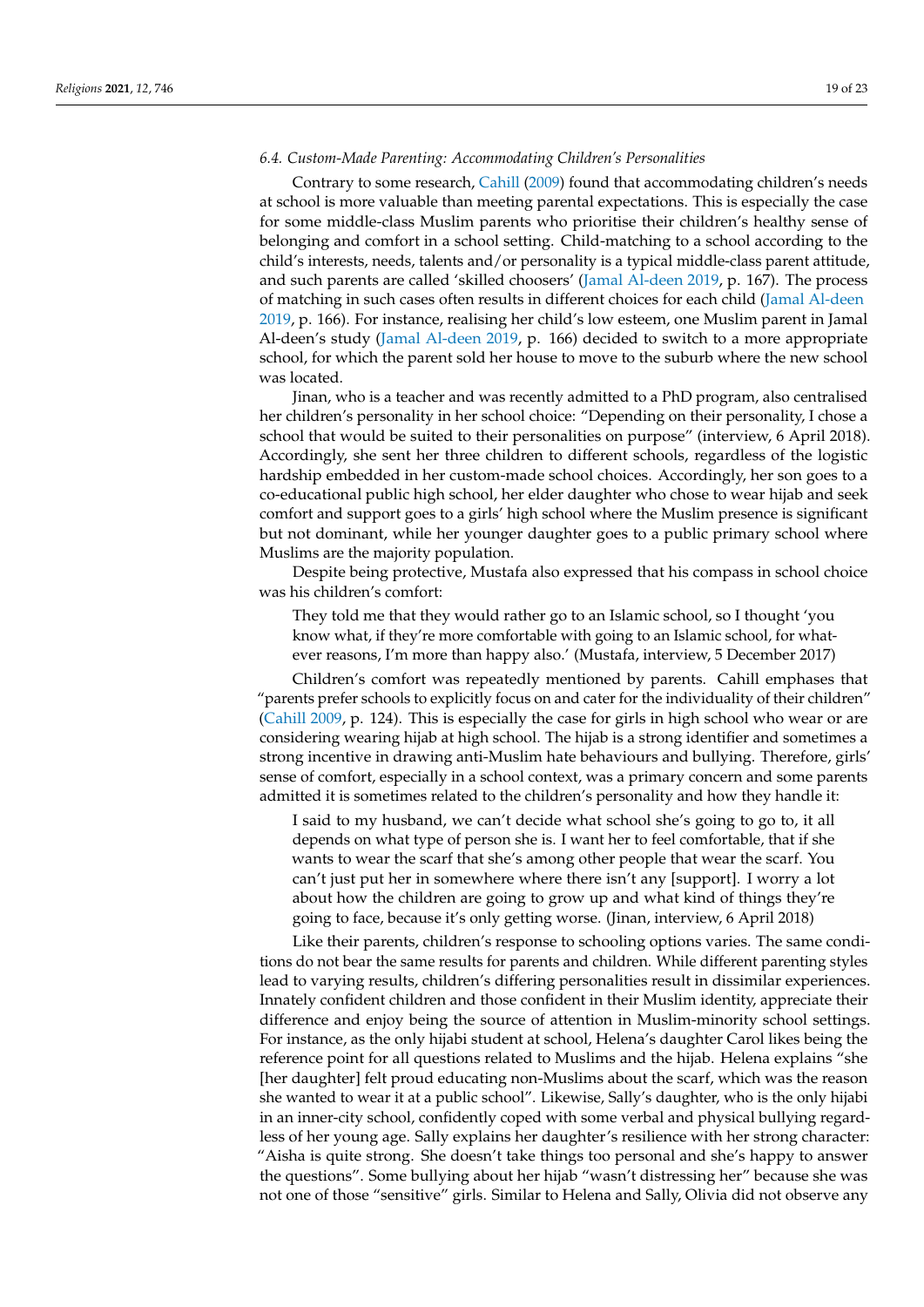trace of unease in her daughter's behaviours when Olivia was present at school as the only Muslim and hijabi mother because, according to Olivia, her daughter was "quite confident about who she is and who her family are". Olivia admits "we might look different, but I don't think that matters to her" (interview, 8 August 2019).

Some children who are less comfortable simply hid their Muslim identity as a practical survival strategy to be accepted by other children. Jana, who concealed her Muslim identity at school until wearing hijab at university, recalls her public-school life as being easy because of being unnoticed without a hijab.

Pretending to be like others in public school by hiding one's Muslim identity was observed not only in high school but also at kindergarten for some children. For instance, Farhana's daughter did not want to ask for an Eid break because she did not want her Muslim identity to be discovered by her teacher. Farhana interprets this childish thinking as a desire to be like the others and "part of the majority". Yet, her daughter's unease with her Muslim identity in a public-school setting invokes "parental fear for her future": What if her daughter asks her "not to come to school . . . 'it's my fear that I can see it happening in the future'" (FGD, 12 November 2017).

For some children, internal unease with their Muslim identity did not diminish with the presence of other Muslim students at school. Noura's introvert children, who chose to be insignificant at school and confrontational at home due to Noura's authoritarian teachings of Islam, lost confidence and trust in their Muslim identity. For Noura, it was a wrong decision to send them to a public school. Some children could not cope with the diversity even within a relatively homogenous Islamic school setting. Asma and Razia switched from an Islamic school to home schooling, seeing their children confused between the home and school teachings. Likewise, Farah, who sent her son to a Catholic school and isolated him from Muslim students, admitted that full immersion into a foreign school environment was not the best idea for her son.

## **7. Conclusions**

Although different studies introduced an extensive list of what Muslim parents in the cultural West would want from public or Islamic schools for their children, not much is said on the reasons behind the listed parental expectations from schools. Parenting styles, parental mentality, parents' own schooling experiences and children's particular personality type were indeed influential in parental school choice as the focus group discussions and interviews with Muslim parents highlight.

Contrary to the present literature, this study also introduced more diverse school options available to Muslim parents in the cultural West, such as Muslim-administered non-denominational schools, home schooling and varying public-school types whose characteristics were shaped by the demographics of their surrounding suburbs. The parental attitude towards the wide-ranging school options was diverse, although most of the parents came from a more or less similar background as educated, middle-class, faith-inspired moderate Muslim families. One of the most determining factors in parental school choice was parenting styles and mentality. As the literature suggested, the majority of the faith-inspired parents adopted authoritative parenting but within a wide spectrum getting sometimes closer to authoritarian or permissive parenting.

Nevertheless, all the parents expressed their children's similar needs under an Islamophobic climate such as feeling "safe", "comfortable", "belonged" and feeling "like the rest of the school". Some children's personalities were strong enough to reject feeling outlandish, while others felt uncomfortable and always sought students and staff members like themselves. Parents strived to find the right type of school for their children by using the right parenting style. The toll has been on the Muslim parents and their children as if anti-Muslim racism is not a structural and social but a community problem. In fact, schools in multicultural Australian settings are expected be compatible with its ethno-religiously diverse landscape. Ideally, schools should be the grounds for showcasing social cohesion by accepting and accommodating diversity as part of the mosaic in an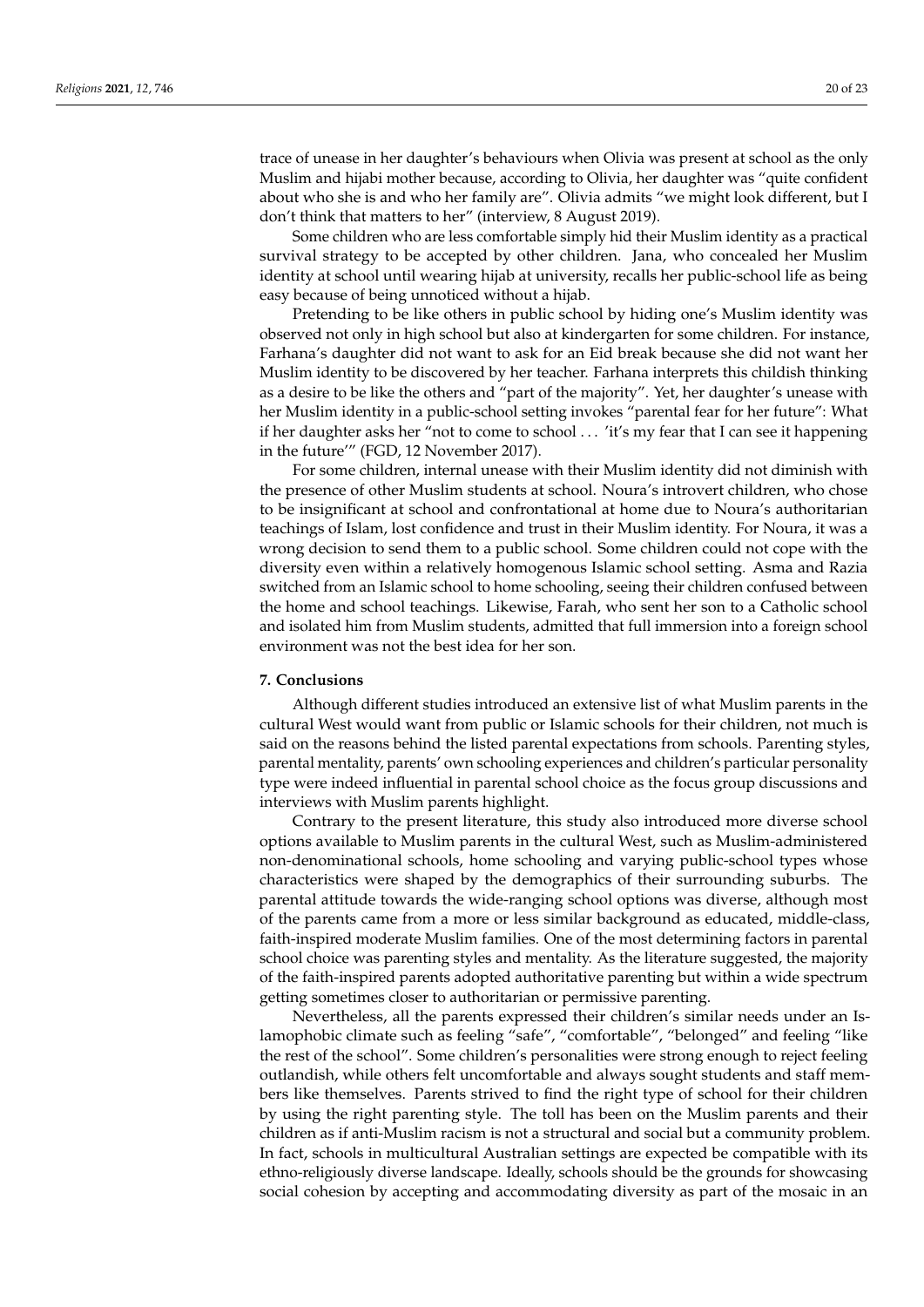everyday life setting [\(Markus](#page-21-29) [2016\)](#page-21-29). As Islamophobic discourses are getting infused into the mainstream discourses, researching Muslim parents' experiences and obstacles with raising self-confident and successful Muslim children within the cultural Western and Australian schooling system becomes essential to inform social policies within the realm of education, curriculum design and schooling.

The studies on the parenting style of racialised minorities are relatively small. Additionally, in the absence of longitudinal studies, not much is known about the role of parenting style on racialised children. Likewise, not much is known about the impact of middle-class parental strategies of Muslim parents on raising self-esteemed children in the cultural West. The available data introduced in this paper imply that Muslim middle-class parents develop an intersectional parenting strategy considering the interplay of religion, race, class and gender. At this juncture, Muslim parents' prime concern is to raise resilient individuals equipped to resist Islamophobia and structural discrimination. Contrary to the common "inheritance" assumption, according to which children are born into a socioeconomically advantaged family and enjoy its benefits in future life, middle-class Muslim children are obliged to strive for building their own future by entering and surviving in the middle class as confident and able Muslim individuals. Accordingly, middle-class Muslim parents feel the pressure of finding the right school and equipping their children with the right in-community and out-community values and sentiments since the dominant culture, values and racialised structure operate to the detriment of ethno-religiously different minorities in the cultural West including Australia.

To sum up, school choice remains a critical decision for faith-inspired Muslim parents in the cultural West including Australia in the absence of policies designed for fostering integration at schools [\(Cucchiara and Horvat](#page-21-14) [2014,](#page-21-14) p. 486). Which school type best suits Muslim parents and their children remains a sophisticated question when all the aforementioned factors are taken into account. Consequently, there is no one size fits all.

**Funding:** Publishing this article was funded by the Open Access Publishing scheme by Charles Sturt University.

**Institutional Review Board Statement:** The study was conducted according to the guidelines of the National Statement on Ethical Conduct Human Research, and approved by the Charles Sturt University ethics board (Protocol: H19197) and the University of Western Australia ethics board (Protocol: RA/4/1/1651).

**Informed Consent Statement:** Informed consent was obtained from all subjects involved in the study.

**Acknowledgments:** Thanks to Sarah Redshaw for coding the data and reviewing the initial draft. A few articles she provided were instrumental for this article. Thanks to Azim Zahir for the first round of coding the data. Thanks to Linda Briskman and Samina Yasmeen for collaborating with me in a larger research project investigating Islamophobia and children in Western Australia, Victoria and New South Wales. Thanks to Emna Malas and Aminath Didi for their administrative support. Without their contribution, this article would be incomplete. Heartfelt thanks to all.

**Conflicts of Interest:** The author declares no conflict of interest.

#### **Notes**

<span id="page-20-3"></span>[1](#page-4-1) The interstate study was conducted in collaboration with Samina Yasmeen of the University of Western Australia and Linda Briskman of Western Sydney University. This article focuses only on one leg of the study conducted in NSW.

#### **References**

- <span id="page-20-1"></span>Ahmad, Iftikar, and Michelle Y. Szpara. 2003. Muslim children in urban America: The New York City school experience. *Journal of Muslim Minor Affairs* 23: 295–301. [\[CrossRef\]](http://doi.org/10.1080/1360200032000139938)
- <span id="page-20-0"></span>Akbarzadeh, Shahram. 2016. The Muslim question in Australia: Islamophobia and Muslim alienation. *Journal of Muslim Minority Affairs* 36: 323–33. [\[CrossRef\]](http://doi.org/10.1080/13602004.2016.1212493)
- <span id="page-20-2"></span>Baumrind, Diana. 1991. Effective parenting during the early adolescent transition. In *Advances in Family Research Series: Family Transitions*. Edited by Philip A. Cowan and E. Mavis Hetherington. Mahwah: Lawrence Erlbaum Associates, Inc., pp. 111–63.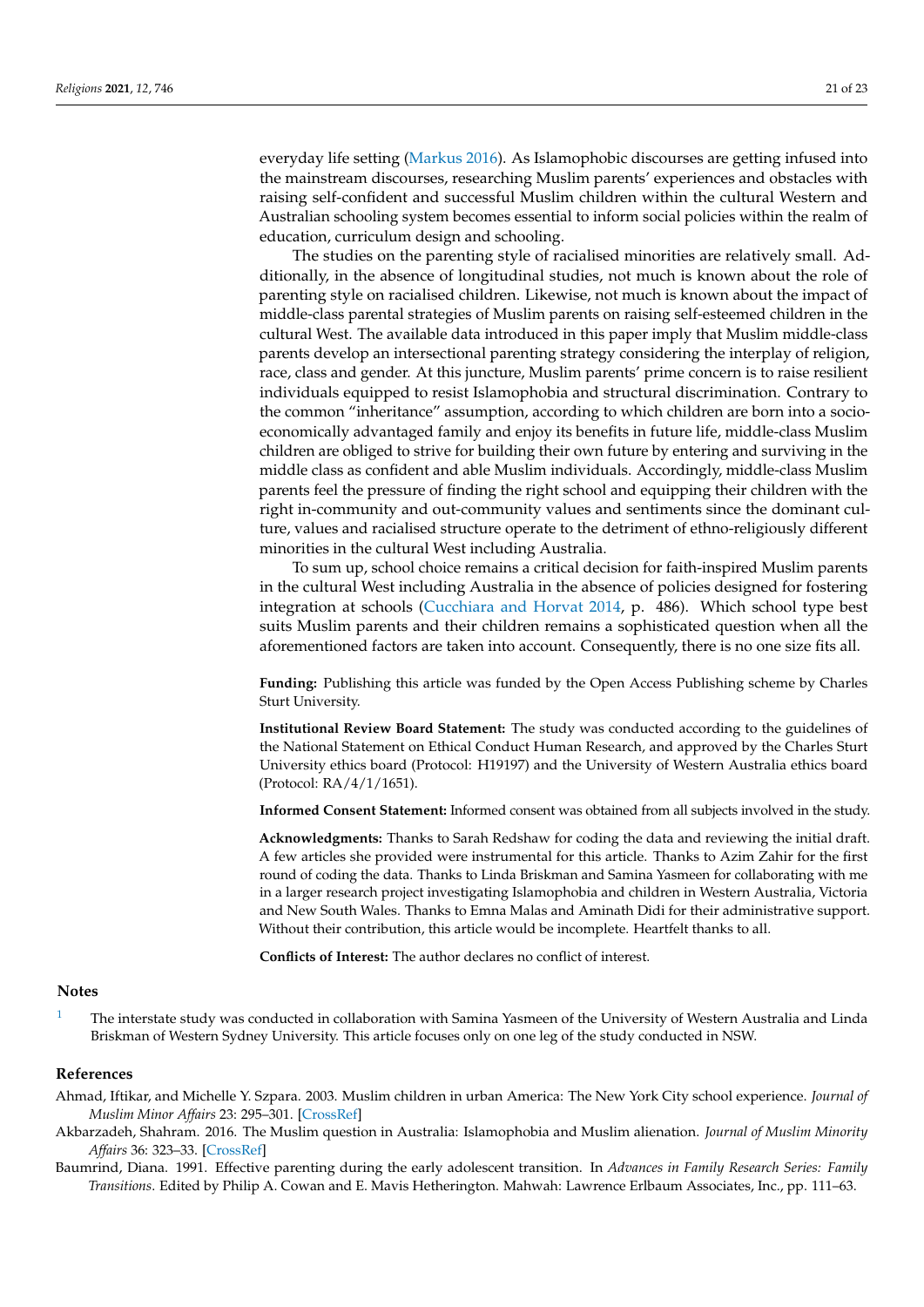- <span id="page-21-27"></span>Bright Horizons Education Team. 2020. *What Is My Parenting Style? Four Types of Parenting*. Newton: Bright Horizons, Available online: [https://www.brighthorizons.com/family-resources/parenting-style-four-types-of-parenting#:~{}:text=Indulgent%20](https://www.brighthorizons.com/family-resources/parenting-style-four-types-of-parenting#:~{}:text=Indulgent%20Parenting,problems%20out%20on%20their%20own) [Parenting,problems%20out%20on%20their%20own](https://www.brighthorizons.com/family-resources/parenting-style-four-types-of-parenting#:~{}:text=Indulgent%20Parenting,problems%20out%20on%20their%20own) (accessed on 7 September 2021).
- <span id="page-21-25"></span>Cahill, Rosemary. 2009. Factors That Influence the Decisions Parents Make When Choosing a Secondary School for Their Children. Ph.D. thesis, Edith Cowan University, Joondalup, Australia. Available online: <https://ro.ecu.edu.au/theses/549/> (accessed on 7 September 2021).
- <span id="page-21-7"></span>Cheng, Jennifer E. 2017. *Anti-Racist Discourse on Muslims in the Australian Parliament*. New York: John Benjamins Publishing Company, vol. 72.
- <span id="page-21-19"></span>Clyne, Irene Donohue. 2001. Educating Muslim children in Australia. In *Muslim Communities in Australia*. Edited by Shahram Akbarzadeh and Abdullah Saeed. Sydney: UNSW Press, pp. 116–37.
- <span id="page-21-6"></span>Collins, Jock. 2007. The landmark of Cronulla. In *Social Cohesion in Australia*. Edited by James Jupp, John Nieuwenhuysen and Emma Dawson. Cambridge: Cambridge University Press, pp. 61–69.
- <span id="page-21-14"></span>Cucchiara, Maia Blookmfield, and Erin McNamara Horvat. 2014. Choosing selves: The salience of parental identity in the school choice process. *Journal of Education Policy* 29: 486–509. [\[CrossRef\]](http://doi.org/10.1080/02680939.2013.849760)
- <span id="page-21-10"></span>Skenderovic, Damir, and Christina Späti. 2019. From Orientalism to Islamophobia: Reflections, Confirmations, and Reservations. *ReOrient* 4: 130–43. [\[CrossRef\]](http://doi.org/10.13169/reorient.4.2.0130)
- <span id="page-21-21"></span>Darling, Nancy, and Laurence Steinberg. 1993. Parenting style as context: An integrative model. *Psychological Bulletin* 113: 487–96. [\[CrossRef\]](http://doi.org/10.1037/0033-2909.113.3.487)
- <span id="page-21-3"></span>Department of Home Affairs. 2020. *Australian Citizenship Statistics*; Canberra: Australian Government. Available online: [https://www.homeaffairs.gov.au/research-and-statistics/statistics/citizenship-statistics#:~{}:text=In%202019%2D20%2C%20](https://www.homeaffairs.gov.au/research-and-statistics/statistics/citizenship-statistics#:~{}:text=In%202019%2D20%2C%20a%20total,according%20to%20their%20former%20nationality) [a%20total,according%20to%20their%20former%20nationality](https://www.homeaffairs.gov.au/research-and-statistics/statistics/citizenship-statistics#:~{}:text=In%202019%2D20%2C%20a%20total,according%20to%20their%20former%20nationality) (accessed on 7 September 2021).
- <span id="page-21-28"></span>Driessen, Geert, and Pim Valkenberg. 2000. Islamic schools in the Netherlands: Compromising between identity and quality? *British Journal of Religious Education* 23: 15–26. [\[CrossRef\]](http://doi.org/10.1080/0141620000230103)
- <span id="page-21-12"></span>eSafety Commissioner. 2017. *Online Hate, Bullying and Violence: Young People's Experience with Online Hate, Bullying and Violence*; Canberra: Australian Government. Available online: [https://www.esafety.gov.au/about-us/research/young-people-social](https://www.esafety.gov.au/about-us/research/young-people-social-cohesion/online-hate-bullying-violence)[cohesion/online-hate-bullying-violence](https://www.esafety.gov.au/about-us/research/young-people-social-cohesion/online-hate-bullying-violence) (accessed on 7 September 2021).
- <span id="page-21-18"></span>Ghazala, E. Ahmed. 2013. Muslim parents at crossroads: Choosing the right school for their children/parent. *Comparative and International Education* 42: 4.
- <span id="page-21-4"></span>Hassan, Riaz. 2018. *Australian Muslims: The Challenge of Islamophobia and Social Distance*. Adelaide: International Centre for Muslim and non-Muslim Understanding, University of South Australia.
- <span id="page-21-24"></span>Ho, Christina. 2019. *Ethnic Divides in Schooling*. Sydney: Centre for Policy Development. Available online: [https://cpd.org.au/wp](https://cpd.org.au/wp-content/uploads/2019/05/Ethnic-Divides.pdf)[content/uploads/2019/05/Ethnic-Divides.pdf](https://cpd.org.au/wp-content/uploads/2019/05/Ethnic-Divides.pdf) (accessed on 7 September 2021).
- <span id="page-21-1"></span><span id="page-21-0"></span>Ho, Christina. 2020. *Aspiration and Anxiety: Asian Migrants and Australian Schooling*. Melbourne: Melbourne University Publishing.
- Husain, Altaf. 2013. An Ecosystems-Based Model for Faith-Inspired Parenting. *Journal of Human Behavior in the Social Environment* 23: 159–70. [\[CrossRef\]](http://doi.org/10.1080/10911359.2013.747358)
- <span id="page-21-9"></span>Hutchinson, Jade. 2019. The new-far-right movement in Australia. *Terrorism and Political Violence*, 1–23. [\[CrossRef\]](http://doi.org/10.1080/09546553.2019.1629909)
- <span id="page-21-11"></span>Iner, Derya, Nicole Asquith, Ho Leung Ip, Zahid Islam, Gail Mason, Matteo Vergani, and Iman Zayied. 2019. *Islamophobia in Australia-II (2016–2017)*. Sydney: Charles Sturt University.
- <span id="page-21-2"></span>Jamal Al-deen, Taghreed Jamal. 2019. *Motherhood, Education and Migration: Delving into Migrant Mothers' Involvement in Children's Education*. Germany: Springer.
- <span id="page-21-23"></span>Jones, Peter. 2012. Islamic schools in Australia. *The La Trobe Journal* 89: 36–47.
- <span id="page-21-13"></span>Keddie, Amanda, Jane Wilkinson, Luke Howie, and Lucas Walsh. 2019. ' . . . We don't bring religion into school': Issues of religious inclusion and social cohesion. *The Australian Educational Researcher* 46: 1–15. [\[CrossRef\]](http://doi.org/10.1007/s13384-018-0289-4)
- <span id="page-21-17"></span>Khalifa, Muhammad, and Mark A. Gooden. 2010. Between resistance and assimilation: A critical examination of American Muslim educational behaviors in public school. *The Journal of Negro Education* 79: 308–23.
- <span id="page-21-15"></span>Lareau, Annette. 2002. Invisible inequality: Social class and childrearing in black families and white families. *American Sociological Review* 2002: 747–76. [\[CrossRef\]](http://doi.org/10.2307/3088916)
- <span id="page-21-29"></span>Markus, Andrew. 2016. *Mapping Social Cohesion: The Scanlon Foundation Surveys 2016*. Victoria: Monash University.
- <span id="page-21-5"></span>Markus, Andrew. 2018. *Mapping Social Cohesion: The Scanlon Foundation Surveys 2018*. Victoria: Monash University.
- <span id="page-21-26"></span>Martinez, Priscilla. 2009. Muslim Homeschooling. In *Educating the Muslims of America*. Edited by Yvonne Y. Haddad, Farid Senzai and James I. Smith. New York: Oxford University Press, pp. 109–22.
- <span id="page-21-20"></span>McAndrew, Marie. 2010. The Muslim community and education in Quebec: Controversies and mutual adaptation. *Journal of International Migration and Integration/Revue de L'integration et de la Migration Internationale* 11: 41–58. [\[CrossRef\]](http://doi.org/10.1007/s12134-009-0124-x)
- <span id="page-21-22"></span>McCreery, Elaine, Liz Jones, and Rachel Holmes. 2007. Why do Muslim parents want Muslim schools? *Early Years* 27: 203–19. [\[CrossRef\]](http://doi.org/10.1080/09575140701594350)
- <span id="page-21-16"></span>Merry, Michael S. 2005. Advocacy and involvement: The role of parents in Western Islamic schools. *Religious Education* 4: 374–85. [\[CrossRef\]](http://doi.org/10.1080/00344080500308512)
- <span id="page-21-8"></span>Miller, Charles. 2017. Australia's anti-Islam right in their own words. Text as data analysis of social media content. *Australian Journal of Political Science* 52: 383–401. [\[CrossRef\]](http://doi.org/10.1080/10361146.2017.1324561)